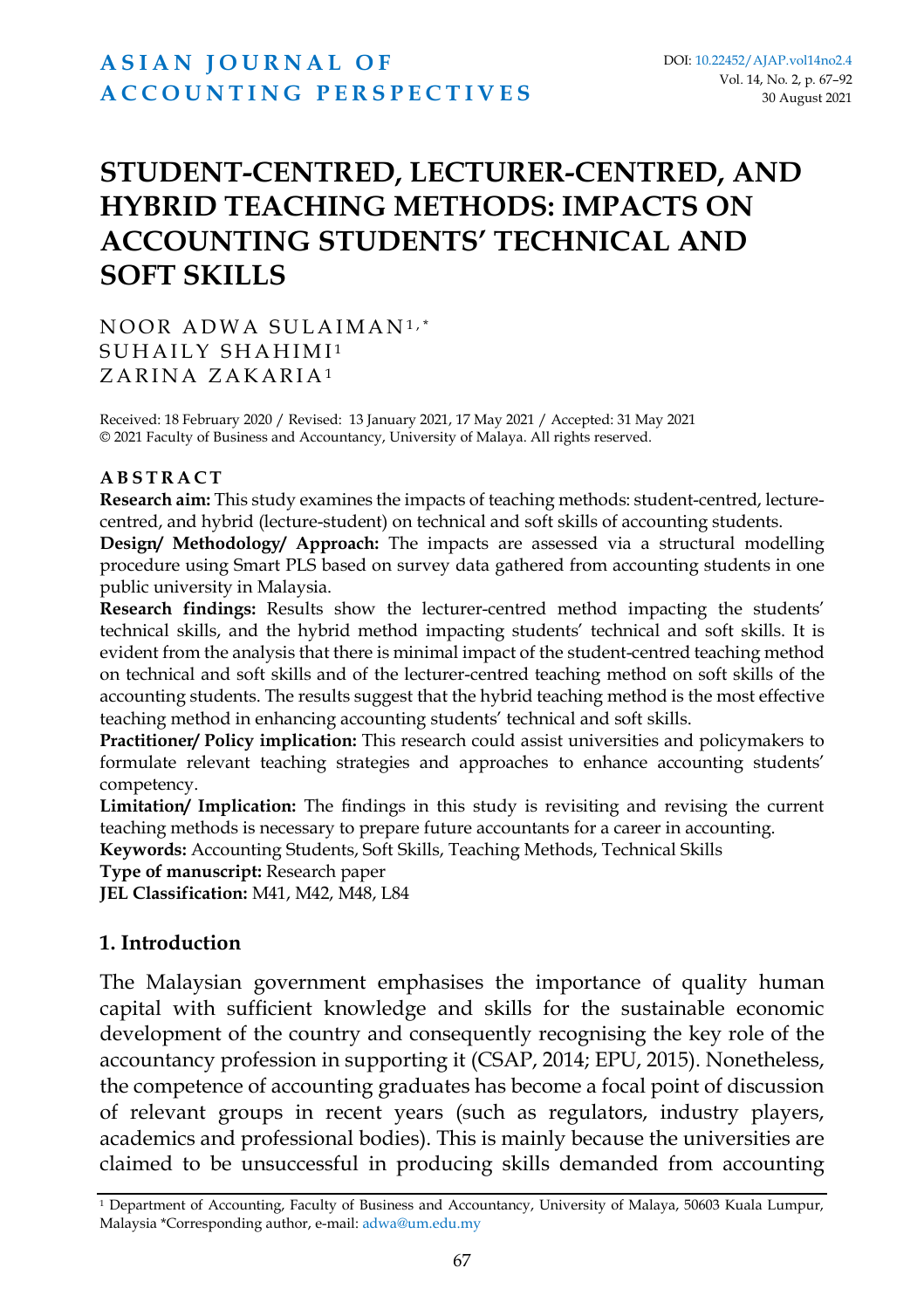graduates by the job market that then leads to a discussion about how knowledge should be imparted to the accounting students (World Bank 2012; Accounting Deans Council, 2019). This issue has become the Malaysia government's aspiration that needs to be looked at.

In the context of the accounting profession, Dolce et al. (2020) elaborates on the need of accounting graduates to expand and upgrade their skills and competencies to adapt and manage advancements in technology, complex business practices and operations, and complex financial reporting frameworks. This is because greater skills of human capital are needed due to the increasing complexities of the business environment. Under those circumstances, universities are expected to produce accounting graduates that possess a different set of skills that can meet the expectation of employers in the job market. In particular, the importance is now given to not only technical skills but also soft skills of the accounting graduates. As such, the teaching methods of imparting such skills has become a topic of discussion in recent years (Ngoo et al., 2015).

Recent studies suggest that the existence of a gap in perceived skills between employers and accounting graduates is the reason accounting degrees are being criticised for failing to develop these skills to the required level (Shamsuddin et al., 2015; Ngoo et al., 2015; Douglas & Gammie, 2019). The problem of skill deficiencies among graduates may result from how courses are being taught in universities which do not result in producing the accounting graduates that meet the market demands of the profession (Parker 2001; Arquero et al., 2001; Howieson, 2003). Research evidence suggests that types of teaching methods may affect the students' achievements, including their knowledge and skills (Biggs, 2012; Abeysekara, 2015). Literature in teaching methods is vast, covering various teaching methods, such as student-centred, lecturer-centred and student-lecturer centred; and aspects such as teaching methods with students' effort, learning contexts and academic disciplines, learning environments like teaching tools such as computers and multimedia, and students' performance including grades and soft skills (Clark & Latshaw, 2012). The current study complements the existing line of research by simultaneously examining the effects of the three different types of teaching methods on technical and soft skills of the accounting students.

By examining the effect of the three teaching methods on the accounting students' technical skills in their major disciplines (financial accounting, management accounting, taxation and auditing) and soft skills (communication, critical thinking and problem solving, leadership and teamwork), it is hoped that the results of this study will provide useful insights to the relevant groups in the accounting education field in Malaysia about the impacts of different teaching methods on the accounting students' competency. The empirical evidence would also be able to provide an answer to their

68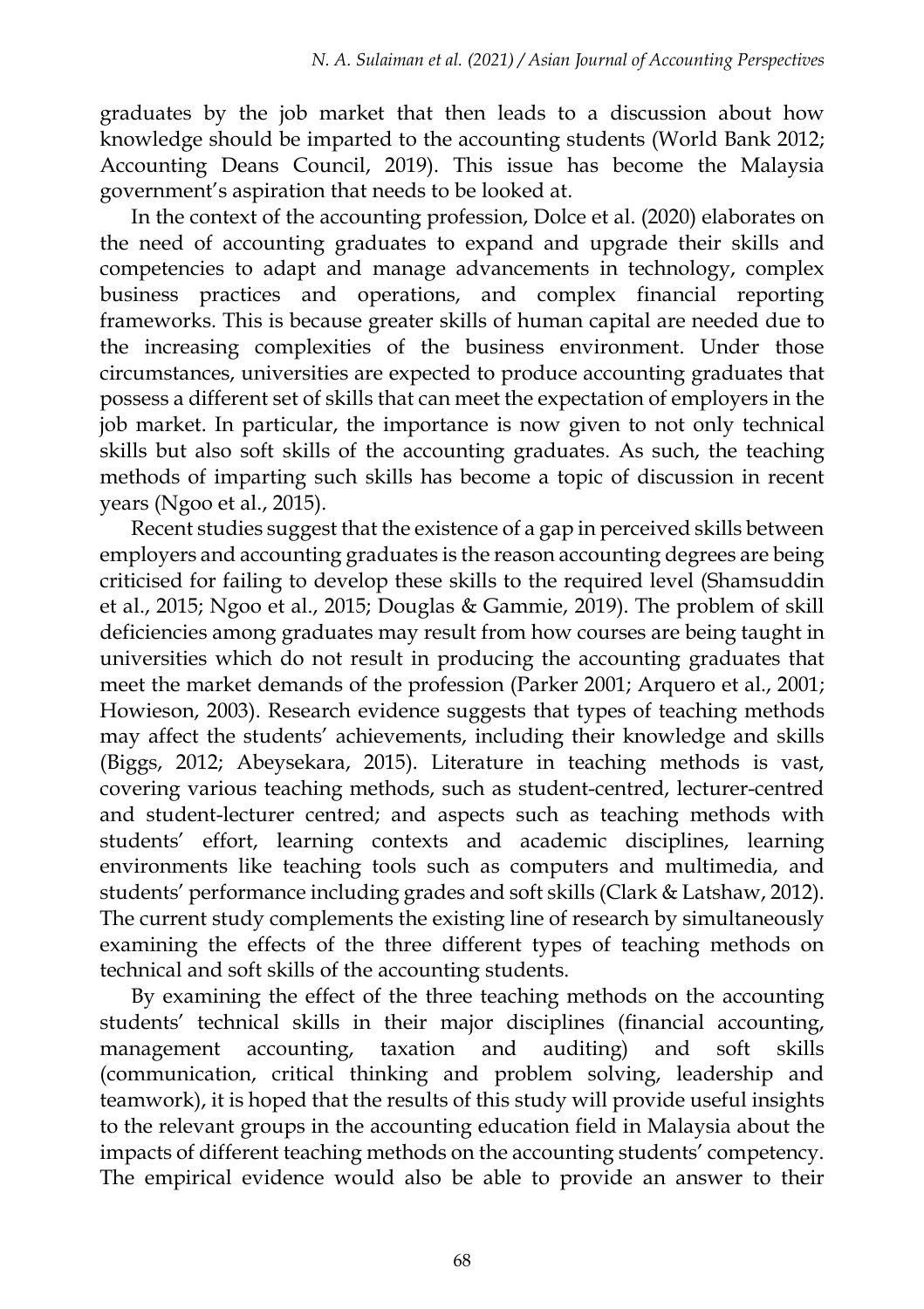concerns regarding the competency of the accounting graduates. In addition, this study adds knowledge to the literature by providing empirical evidence on the impact of teaching methods on specific sets of soft skills and technical skills of accounting graduates in its major courses or disciplines.

The next section provides a brief review of the literature. Section 2 outlines the methodology of the study. Section 4 provides and discusses the findings of the study, while the final section concludes the study.

## **2. Background and Literature Review**

## *2.1. The Malaysia Accounting Competency Framework*

The accountancy profession in Malaysia is regulated through the Accountants Act, 1967 that prescribes among others membership, regulation and enforcement of accounting profession via a professional body that is the Malaysian Institute of Accountants (MIA). The responsibilities of the Institute include determining qualifications for membership admission, providing and reviewing accountants' education and training, regulating accounting practices and promoting the accountancy profession's interests. In an effort to enhance the qualifications and competency of accounting graduates, the Ministry of Higher Education of Malaysia has been working together with the Steering Committee for the Review of Direction Accounting Program to review structure and contents of the accounting programmes offered by universities in Malaysia to ensure that it meets the demands of the business world. The review exercise covered the re-evaluation of graduate competencies in technical and soft skills, curriculum contents and learning approaches (MOHE, 2015).

The competency of accounting graduates has been criticized for not meeting the required competency level by the World Bank in 2012 in its report - the Observance of Standards and Codes in Accounting and Auditing (World Bank, 2012). Subsequently, a committee (Committee to Strengthen the Accountancy Profession [CSAP]) was formed with the objective of identifying actions for necessary improvements in the profession. The CSAP recognizes the role of universities in ensuring that the supply of adequate competent professional accountants meets the changing landscape of business environments while supporting Malaysia's economic development. The report emphasizes the importance of broader skills (comprising of technical and soft skills) that need to be obtained by the accounting graduates which can be acquired by improving inter alia learning and teaching infrastructure, personal development of lecturers and teaching pedagogy.

Following this, the MIA Education Board has issued the MIA competency framework (MIA CF) in 2020 that outlines a set of principles that characterizes the baseline competencies and sets of skills required by accountancy professionals in three levels of proficiency: foundation (accounting technician),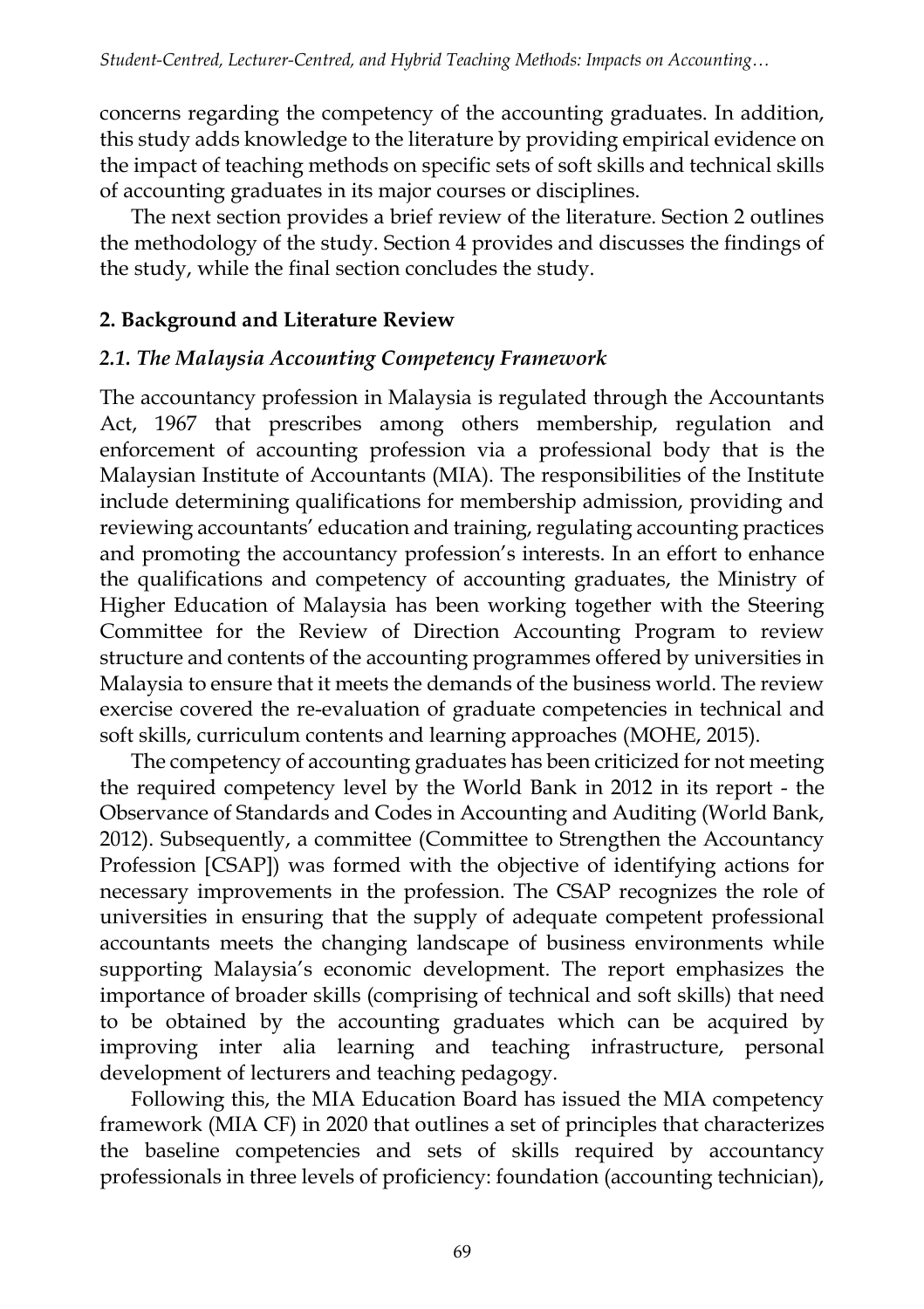intermediate (accountant), and advanced (chartered accountant) as suggested by the International Education Standards (IES) issued by the International Federation of Accountants (IFAC) for its members (MIA CF, 2020). The MIA CF acknowledges that accounting education programs offered by universities are important in ensuring appropriate professional competence of aspiring professional accountants. The MIA CF prescribes the benchmark for competency recognition that is made up of technical competence in various areas of business and accounting, such as financial accounting and reporting, audit and assurance, taxation and management accounting. The proficiency levels cover, among other things, the ability of accounting graduates to prepare financial statements in accordance with the accounting standards, interpret financial statements, apply management accounting techniques to support management's decision, apply relevant auditing standards and regulation in audit performance, and prepare tax calculation for individuals and companies.

In addition, professional values, ethics, attitudes, and professional skills (such as intellectual, interpersonal and communication skills) are also recognized as part of the competency framework. Accounting graduates are expected to be able to apply critical thinking in solving business and accounting issues, to communicate in a clear and concise manner during presentations and discussions, and to assess and act appropriately in circumstances that may create conflict of interests that affect professional behaviour and ethics.

Overall, the framework emphasized that technical and soft skills are important for the aspiring chartered accountants that are initially acquired during theoretical education, i.e., their university years. Such skills will be further strengthened when the graduates join the workforce during on-the-job training and from practical experience. Given the background of Malaysia's accounting competency framework, this study examines the effects of teaching methods carried out in a university in Malaysia and the effect these methods have on the students' technical and soft skills.

## *2.2. Literature Review*

This section provides a brief review of the literature related to students' skills covering both technical and soft skills, as well as teaching methods.

## *2.2.1. Students' Skills*

Students' skills in this study encompasses both technical skills as well as soft skills. Technical skill refers to skills used in a particular line of work that enables an individual to complete a specific task. In this study, it refers to the major areas of accounting subjects covered in the accounting undergraduate programme, namely Financial Accounting, Management Accounting, Accounting Information System and Taxation. Whilst technical skills are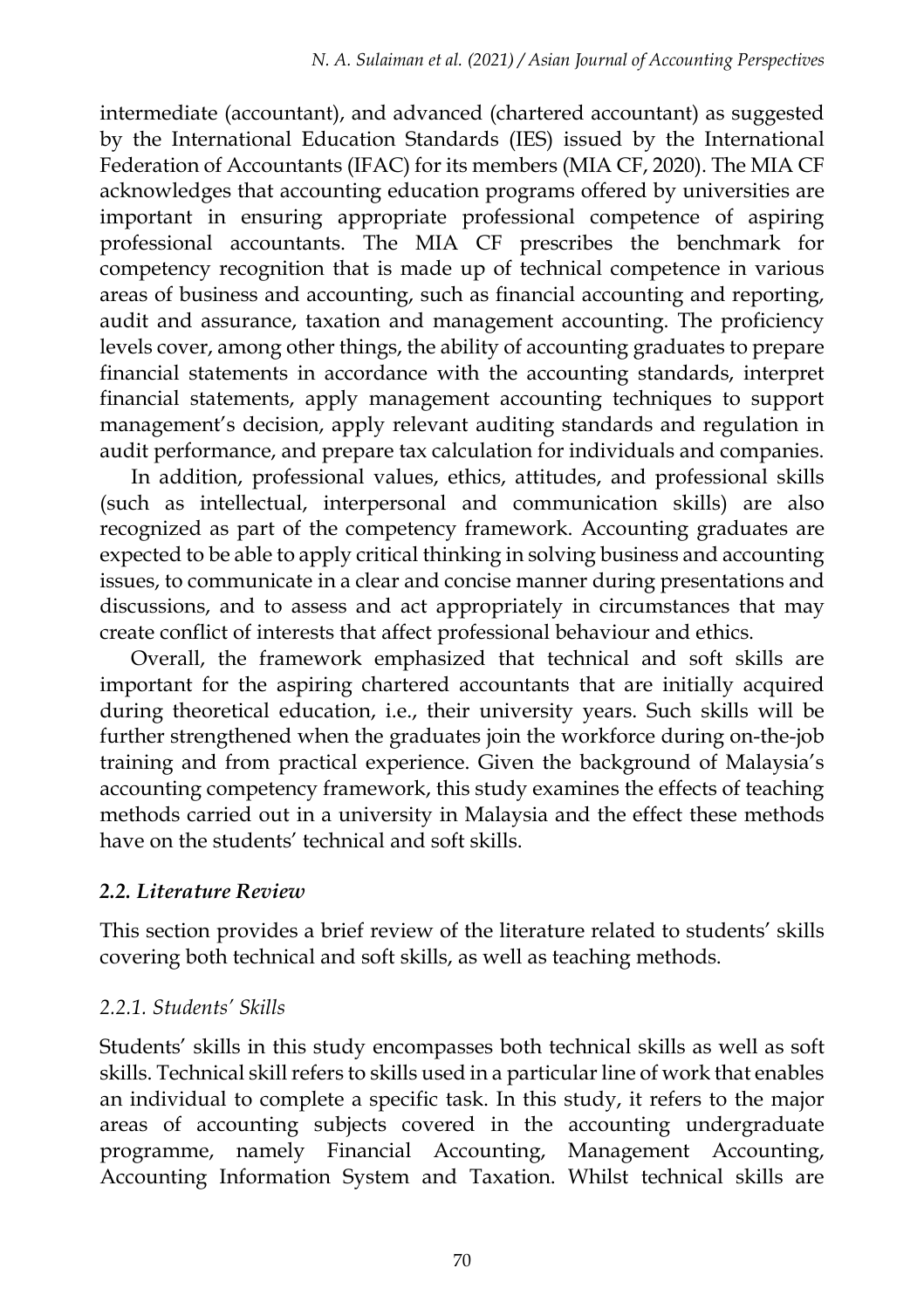necessary for accountants, they are not sufficient for their future careers in the accountancy profession (MIA CF, 2020). Prior research has identified nontechnical skills, i.e., soft skills required by accountants as identified by the International Education Standard (IES), namely intellectual skills, personal skills, interpersonal and communication skills as well as organisational and business management skills (Ahmad, 2019; Abeysekara, 215; IFAC, 2010;). As such, enhancing soft skills of the accounting graduates in Malaysia is crucial in ensuring that they are able to maintain their competitiveness (Ahmad, 2019; Maelah et al., 2012; Clark, 2015) and similar points have been emphasised for graduates in various developed nations, such as America (Albrecht & Sack, 2000) Australia and British (Gammie et al., 2002; Howieson, 2003) as well as South Africa (Barac, 2009; Stainbank, 2009). In this study, soft skills are defined as the "interpersonal, human, people or behavioural skills needed to apply technical skills and knowledge in the workplace" (Weber et al., 2009, p. 356; Villiers, 2010). Prior studies have also established that soft skills have become increasingly important for promotion to higher levels, and that accountant must also possess a high level of technical competence throughout the promotional process in order to reach the point of consideration for partnership (Dolce et al., 2020; Ahmad, 2019; Blanthorne et al., 2005). Within Malaysia National Philosophy of Education, the main goal of education is to produce a balanced and harmonious individual who is intellectually, spiritually, emotionally and physically (MOE, 2013). In instilling soft skill amongst students, it is recognized that teaching methods can influence the development of several social intellectual abilities such as cooperation, leadership, responsibility, self-confidence, independence, ability to make decisions and communication skills (Kermis & Kermis, 2009). For this reason, this study intends to evaluate which teaching method will mostly influence soft skills mastered by students.

## *2.2.2 Teaching Methods*

According to Ayeni (2011), teaching is a process that involves bringing about desirable changes in learners so as to achieve specific outcomes. In ensuring that the teaching method used is effective, Adunola (2011) emphasised that teachers need to be conversant with numerous teaching strategies that recognise the complexity of the concepts to be covered. In assessing this, substantial research on the effectiveness of teaching methods indicates that the quality of teaching is often reflected by the achievements of learners (Yue, 2020; Reschiwati & Zahri, 2019; Ganyaupfu, 2013).

Theories of learning encompass behaviourism, constructivism and social constructivism with different pedagogical approaches being associated to the different process of learning. The behaviourism theory of learning focuses on lecturer-centred learning which emphasises the key role of educator in student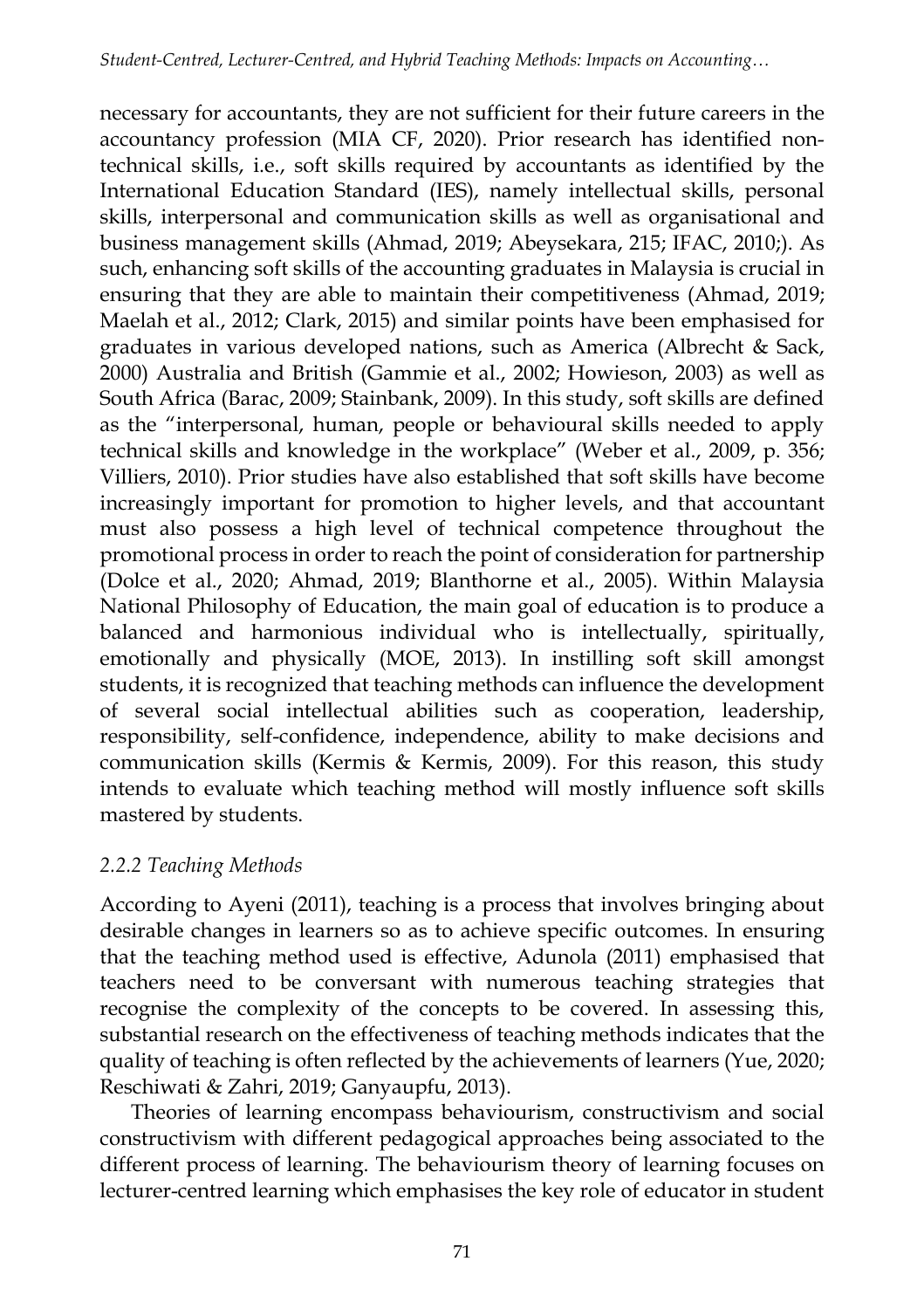learning. The constructivism theory of learning, on the other hand, is associated with student-centred learning that emphasises the active role of the individual student in the learning process. The social constructivism theory of learning and pedagogy is a lecturer-student interactive method or also commonly cited as a hybrid method which combines teacher-centred and student-centred approaches of learning. The following will describe attributes of the respective methods.

*Student-Centred Method –* In this method, students play a significant role in designing their curriculum and the lecturer, on the other hand, plays the role of a facilitator or guide who helps students achieve their goals (Serin, 2018; Wolk, 2010). Brown (2008) claimed that the student-centred learning approach gives students ownership over their learning and helps them make necessary decisions and value judgements about the relevance of the content and the methods of teaching to their lives and interests. The teaching method is regarded more effective since it does not centralize the flow of knowledge from the lecturer to the student (Lindquist, 1995). The approach also motivates goaloriented behaviour among students, hence the method is very effective in improving student achievement (Serin, 2018; Slavin, 1996).

*Lecturer-Centred Method –* In this method, stude`nts are obtaining information from the lecturer without direct engagement about the subject matter (Serin, 2018; Boud & Feletti, 1999). Under this method, students simply obtain information from the lecturer without building their engagement level with the subject being taught (Serin, 2018; Boud & Feletti, 1999). There are several elements of this method which include teacher talk exceeds student talk during instruction, instruction is mostly to the entire class, textbooks guide what is being taught in class and each episode within the lesson is determined by the teacher (Ramsarghey, 2020; Kok, 1994). Using this method, lecturers will be able to focus on ensuring that contents are passed on to the students, in which the relevant information is given out and not discovered by the students on their own. This has been argued as more practical and more time efficient. (Serin, 2018). Whilst traditional, this method tends to have positive effects on the performance of the students (Serin, 2018). Kok (1994) related this to the Eastern way of upbringing which has 'a deep reverence for the accumulated wisdom of their elders' and the belief that 'teachers always know best and they know all'.

*Hybrid i.e., lecturer-student interactive method -* Ganyaupfu (2013) defined the lecturer-student interactive method as a teaching method that applies the strategies used by both teacher-centred and student-centred approaches. In this method, information is produced and remembered better by the students (Farr-Wharton et al., 2018; Jacoby, 1978; McDaniel et al., 1978; Slamecka & Graf, 1978). The method encourages the students to search for relevant knowledge rather than only the lecturer transferring the transmission of information to the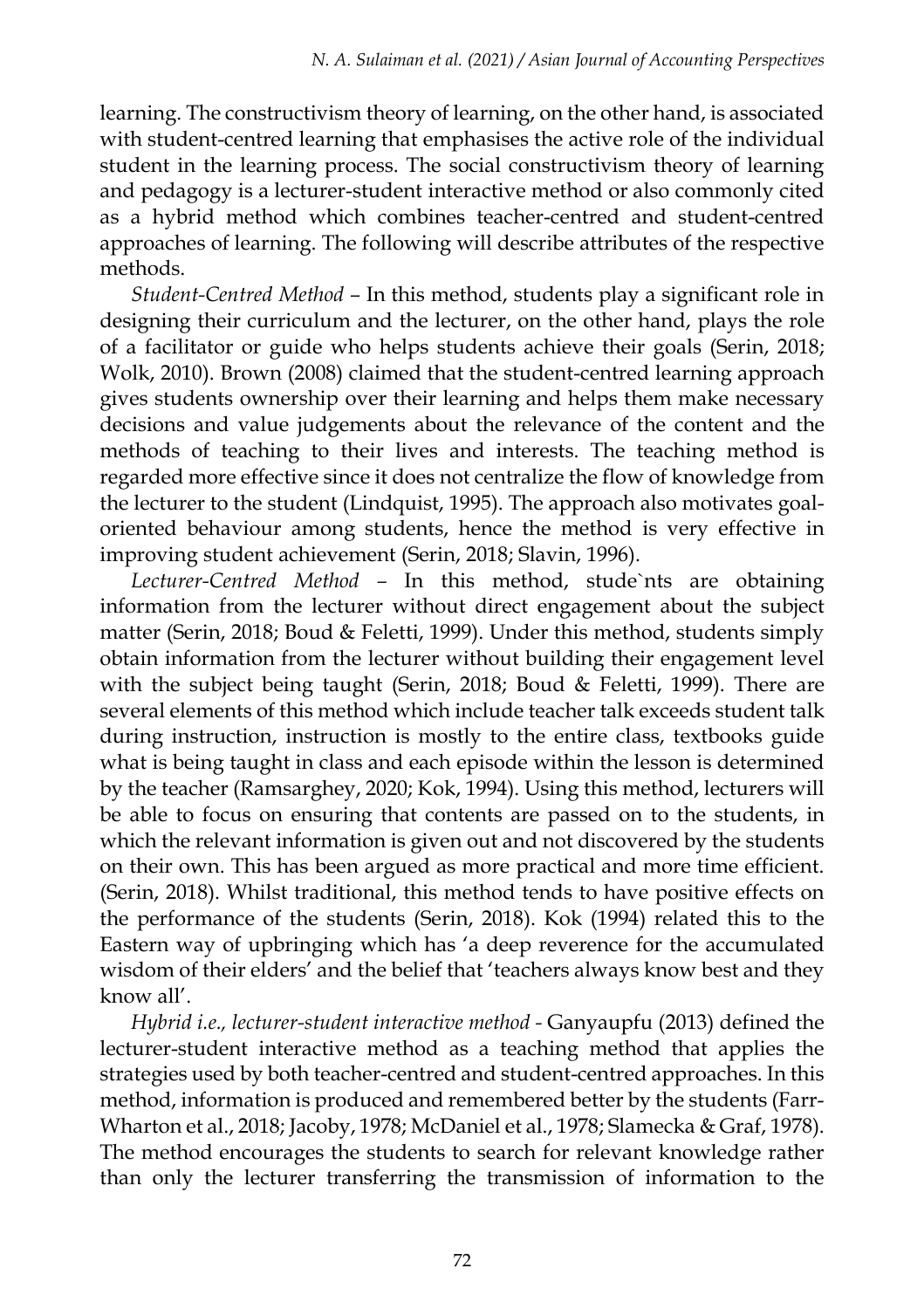learners. As such, research evidence on teaching approaches maintains that this teaching method is effective in improving students' academic performance (Farr-Wharton et al., 2018; Damodharan & Rengarajan, 1999). Both Ramsarghey (2020) as well Adebayo et al. (2015) also claimed that the interactive teaching strategy facilitates effective learning among students of diverse learning styles.

The recent years has witnessed how teaching method has evolved (Ramsarghey, 2020; Warner & Palmer, 2015), however, there appears to be insufficient evidence of how different educational approaches to accounting education has been adopted by accounting educators (Adler et al., 2000). Hence, it is pertinent to evaluate which methods do significantly affect the students' performance. Acknowledging that all three methods of teaching described above, undertaken effectively, can positively affect the performance of students, both in their technical and soft skills. As such, the following hypothesis are proposed:

- *H1: There is a positive relationship between the student-centred teaching method and students' technical skills.*
- *H2: There is a positive relationship between the student-centred teaching method and students' soft skills.*
- *H3: There is a positive relationship between the lecturer-centred teaching method and students' technical skills.*
- *H4: There is a positive relationship between the lecturer-centred teaching method and students' soft skills.*
- *H5: There is a positive relationship between the hybrid teaching method and students' technical skills.*
- *H6: There is a positive relationship between the hybrid teaching method and students' soft skills.*

# **3. Research Methodology**

## *3.1. Sample and Instruments*

The data used in this study were collected through survey questionnaires among the second to fourth year accounting students at public universities in Malaysia. A seven-point Likert scale was used in the questionnaires to denote frequency of occurrence or agreement, where 1 denotes an infrequent occurrence or disagreement and 7 for frequent occurrence or agreement. The questions were adapted from previous empirical studies with a slight modification where necessary. A total of 287 registered students in second year and above is the criteria for selecting the respondents with the justification that students would be able to develop technical and soft skills after more than six months learning the skills (Gallo, 2012). The sample was collected via a non-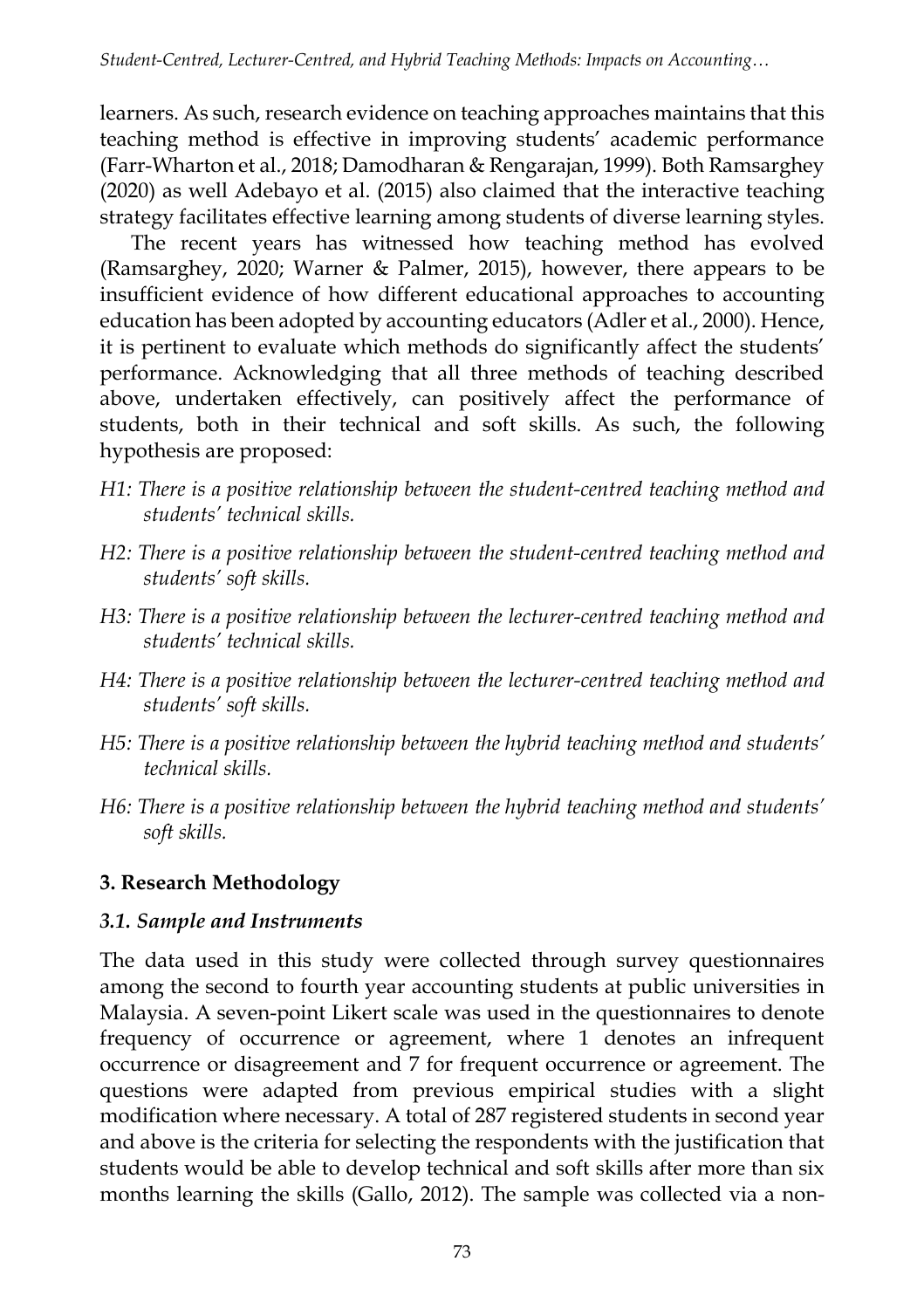probability convenience sampling approach. Of the 287 questionnaires, a total of 121 responses were returned, yielding a response rate of 42% that compares favourably to the response rate for other recent studies of similar nature (Ganyaupfu, 2013; Ismail, 2013; Adunola, 2011).

Prior to data analysis, each of the variables used in the model was examined for accuracy of data entry, missing values, and fit between their distributions using SPSS (Pallant, 2011). This study adapted the measurement scales used by Nadkarni (2003), O'Leary and Stewart (2013) and Watts and Schaur (2011) to measure teaching methods. Descriptive statistics on all variables were performed and illustrate the values of mean and standard deviation. The data collected were analysed using a SmartPLS software. SmartPLS is a type of Structural Equation Modeling that can examine multiple relationships simultaneously. These relationships can then be interpreted into objective results either to support or reject the hypotheses that were set earlier on.

#### *3.2. Research Framework*

According to theories of learning, pedagogical approaches affect student learning and performance in terms of technical skills and soft skills. The research framework (Figure 1) depicts the relationship between three independent variables and two dependent variables of the study. This study examines the effects of the student-centred teaching method, the lecturercentred teaching method and the hybrid teaching method on technical skills and soft skills.



**Figure 1** Research Model

#### **4. Data Analysis and Results**

This study employed the Structural Equation Modeling-Variance Based (SEM-VB) through Partial Least Squares (PLS) method to analyse the research model using SmartPLS 3-.0 software (Ringle et al., 2015). After the demographic profiling of respondents, this study followed the two-stage analytical technique recommended by Anderson and Gerbing (1988) and Hair et al. (2017), starting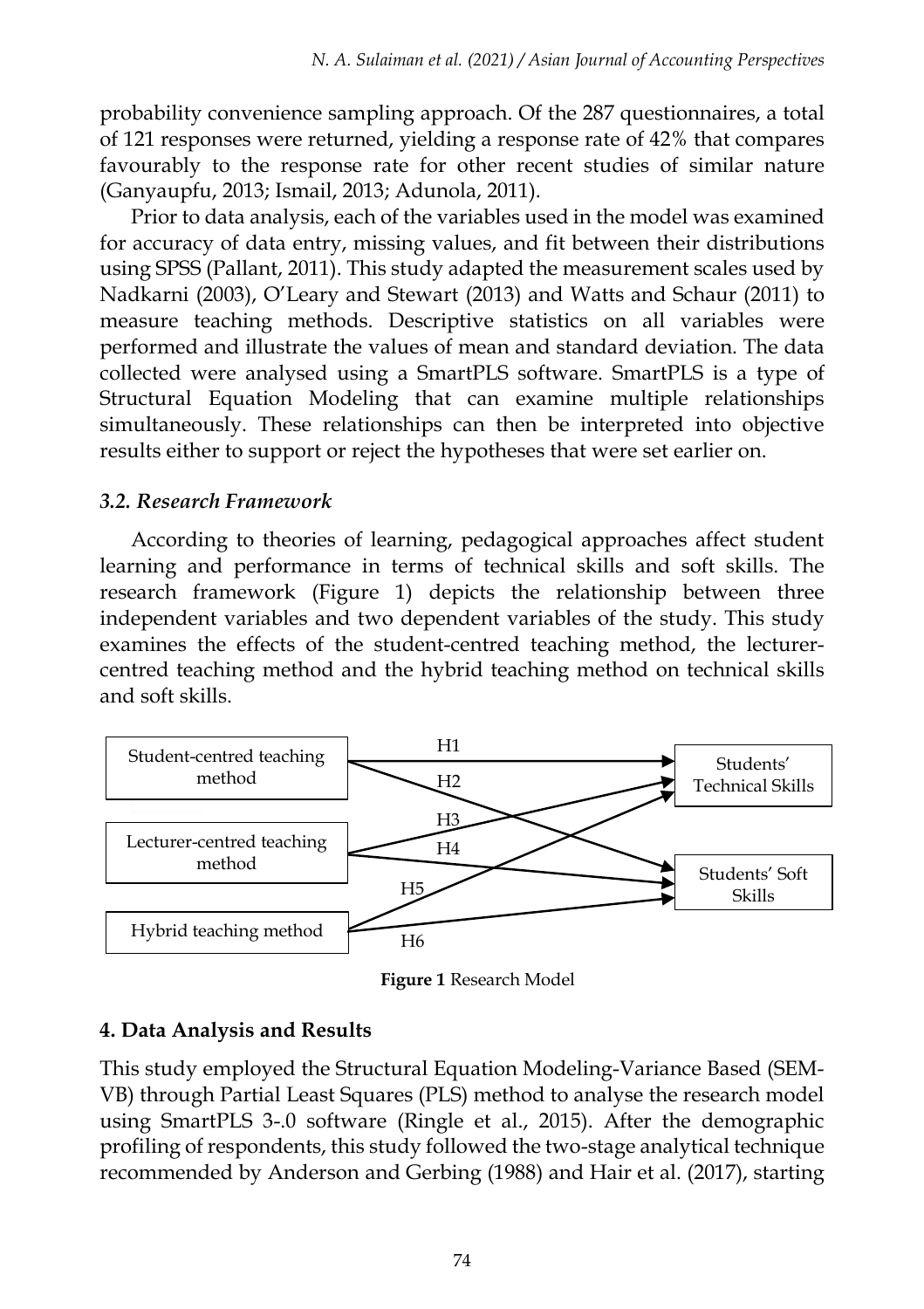with the measurement model assessment (validity and reliability), followed by the structural model assessment (testing the hypothesized relationships). Schumacker and Lomax (2004) and Hair et al. (2010) state that the two-step assessment procedure, which includes both measurement and structural models, has an advantage over the one step assessment procedure. The measurement model specifies how each construct is measured, while the structural model specifies how the variables are related to each other in the structural model (Hair et al., 2017). According to Barclay et al. (1995), the main reason for choosing PLS as a statistical method for this study is that PLS offers simultaneous analysis of both measurement and structural model leading to more accurate estimates. Consistent with Neupane et al. (2014) and Ismail et al. (2012), PLS is a method for data analysis that has been used in various fields of computer science, marketing, accounting, management and psychology. Other research (Hanafi, 2007; Chin, 1998; Henseler et al., 2009; Lehner & Haas, 2010; Wetzels et al., 2009) state that PLS can be used when the sample size is relatively small by which in this study, the sample size is 121.

## *4.1. Demographic Profile of Respondents*

The demographic profile of the respondents is shown in Table 1. Table 1 presents the information of the respondents' background.

| Demographics          | Category             | Frequency | Percentage |
|-----------------------|----------------------|-----------|------------|
| Current Year of Study | 2 <sup>nd</sup> year | 13        | 10.7       |
|                       | 3rd year             | 85        | 70.2       |
|                       | 4 <sup>th</sup> year | 28        | 19.0       |
| Age                   | Less than 20 years   | 9         | 7.4        |
|                       | $21-30$ years        | 107       | 88.4       |
|                       | 31-40 years          | 5         | 4.1        |
| Latest CGPA           | Below 2.5            | 15        | 12.4       |
|                       | $2.5 - 2.99$         | 66        | 54.5       |
|                       | $3.0 - 3.49$         | 26        | 21.5       |
|                       | $3.5 - 2.75$         | 14        | 11.6       |
|                       | 3.75 and above       |           |            |
| Nationality           | Malay                | 62        | 51.2       |
|                       | Chinese              | 41        | 33.9       |
|                       | Indian               | 13        | 10.7       |
|                       | Others               | 5         | 4.1        |
| Gender                | Male                 | 43        | 35.5       |
|                       | Female               | 78        | 64.5       |

**Table 1** Summary of Demographic Profile of Respondents

The respondents' demographic characteristics includes the respondents' current year of study, age, latest CGPA, race and gender. As stated in the table, the majority of respondents were female, 64.5% and 35.5% are male. On the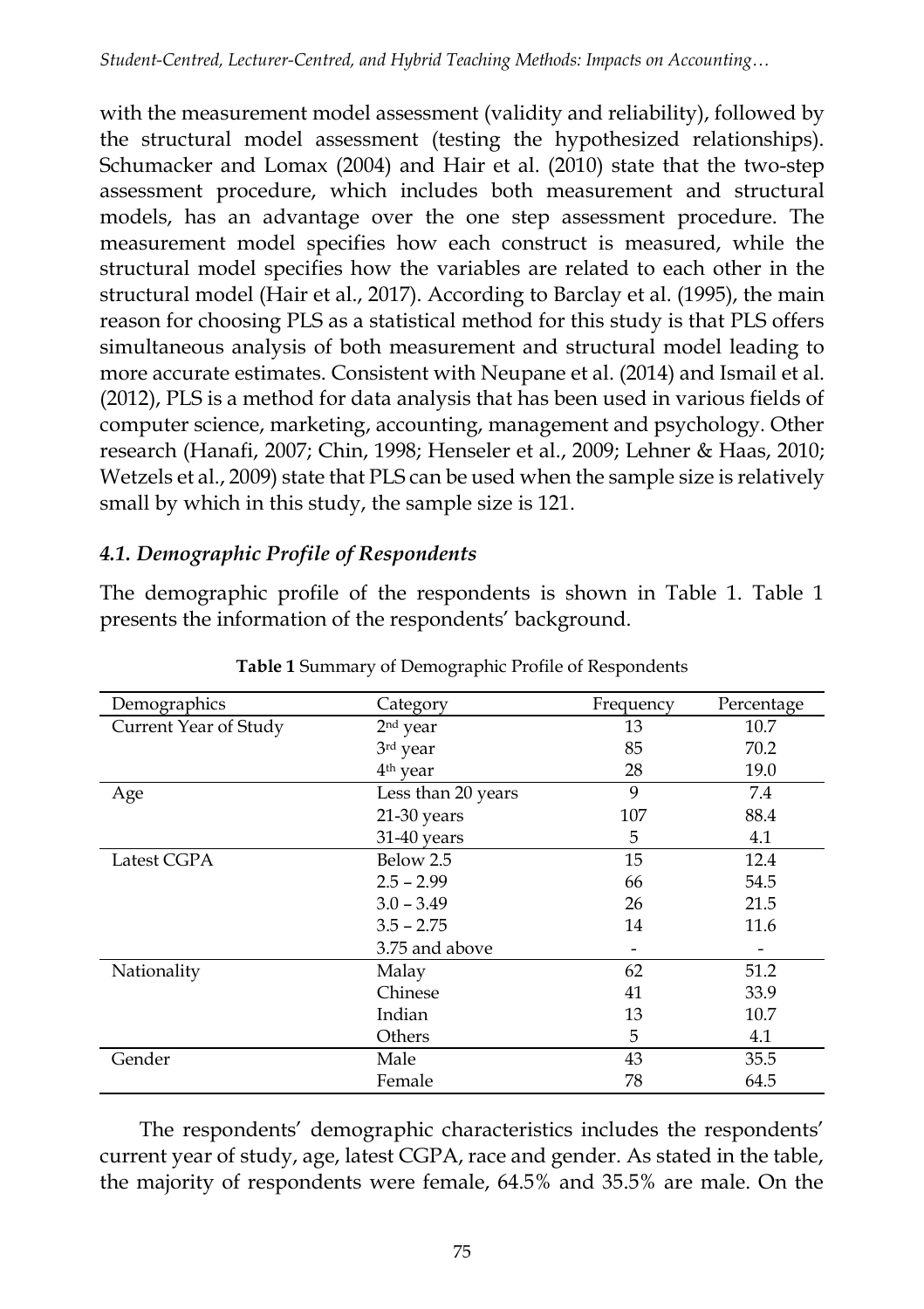other hand, majority of the respondents were Malay (51.2%) followed by Chinese 33.9% and then Indian, 10.7% and Others, 4.1%. The survey illustrated a majority of the respondents, 88.4%, were aged between 21 to 30 years old followed by the age group of less than 20 years old (7.4%) and 31 to 40 years old, (4.1%) with the mean and standard deviation values of 1.9669 and 0.3400 respectively. Next, majority of the respondents are third-year students (70.2%), followed by fourth-year students (19%) and second-year students (10.7%). Most respondents are in the category of latest cumulative grade point average (CGPA) of 2.5-2.99.

#### *4.2. Measurement Model of Assessment*

Assessment of the measurement model was done through construct reliability as well as validity (including convergent and discriminant validity). For construct reliability, this study tested the individual Cronbach's alpha coefficients to measure the reliability of each of the core variables in the measurement model. The results indicate that all individual Cronbach's alpha coefficients ranged from 0.613 to 0.937. This coefficient varies from 0 to 1, and a value of 0.6 or less generally indicates unsatisfactory internal consistency reliability (Malhotra, 2010). However, according to Cortina (1993), the value 0.5 and above is considered acceptable for showing satisfactory internal consistency reliability. Additionally, for testing construct reliability, all the composite reliability (CR) values ranging from 0.865 to 0.983 were higher than 0.7 (Kline, 2010; Gefen et al., 2000), which adequately indicates that construct reliability is fulfilled as shown in Table 2. Therefore, the achieved Cronbach's alpha and CR for all constructs were considered to be sufficiently error-free.

Factor loading was used to test indicator reliability. High loadings on a construct indicate that the associated indicators seem to have much in common, which is captured by the construct (Hair et al., 2017). Factor loadings greater than 0.50 were considered to be very significant (Hair et al., 2010). The loadings for all items exceeded the recommended value of 0.5 as shown in Table 2, except for 42 items which were eliminated from the scale due to low loadings. The loading for the remaining items in the model has fulfilled all the requirements. For testing convergent validity (the extent to which a measure correlates positively with alternative measures of the same construct), this study used the average variance extracted (AVE), and it indicated that all AVE values were higher than the suggested value of 0.50 (Hair et al., 2010) ranging from 0.525 to 0.569. The convergent validity for all constructs has been successfully fulfilled and adequate convergent validity exhibited as Table 2 depicts.

The discriminant validity (the degree to which items differentiate among constructs or measure distinct concepts) of the measurement model was checked using three criteria, namely cross-loadings, Fornell-Larcker criterion and the heterotrait-monotrait ratio (HTMT). According to Hair et al. (2017), the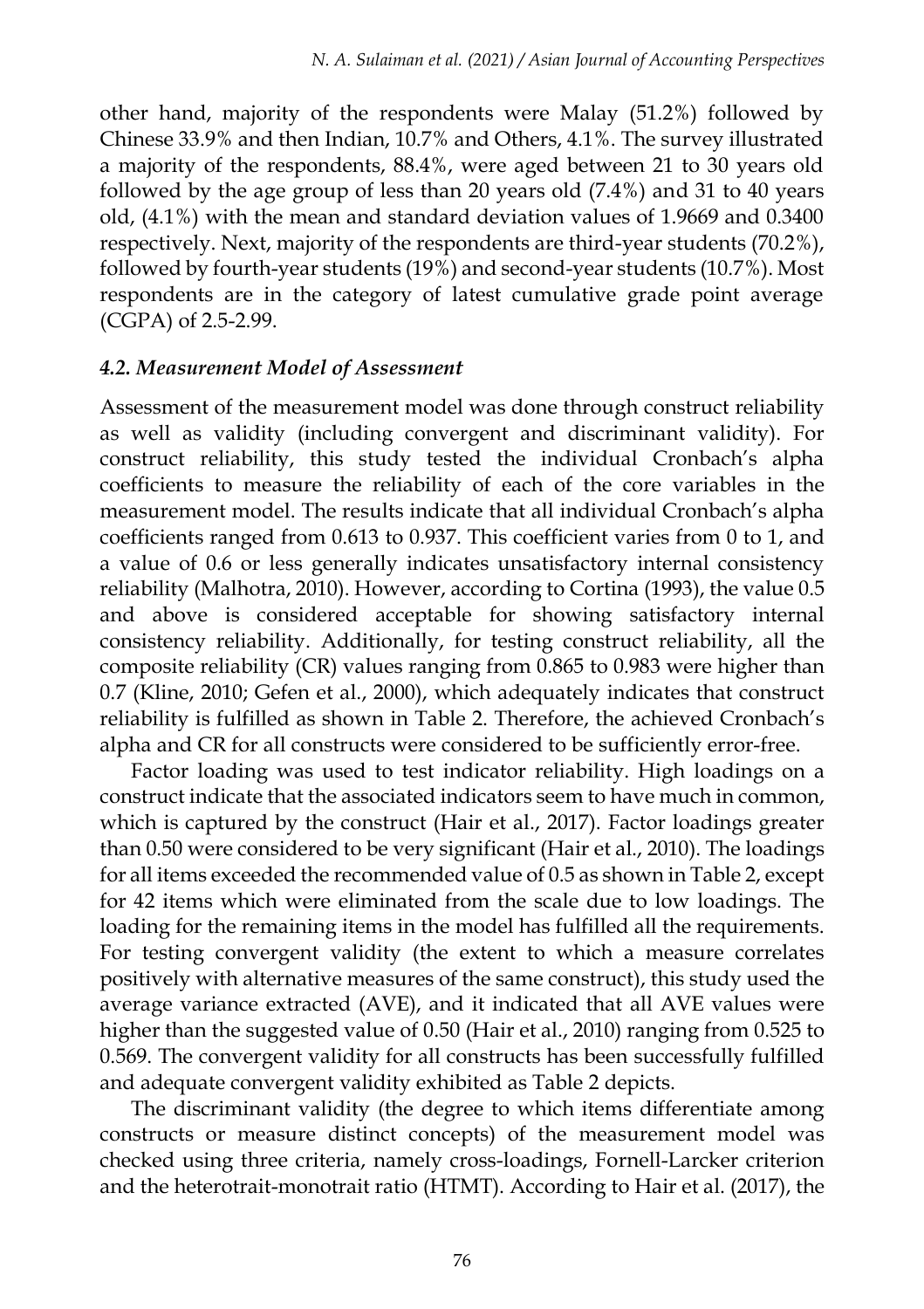cross-loadings are typically the first approach to assess discriminant validity of the indicators.

| Construct | Item                        | Loading | Mean  | <b>SD</b> | Cronbach's   | CR      | AVE   |
|-----------|-----------------------------|---------|-------|-----------|--------------|---------|-------|
|           |                             | (>0.5)  |       |           | Alpha (>0.6) | (> 0.7) | (0.5) |
| Student-  | D <sub>D</sub> 1            | deleted | 4.844 | 0.509     | 0.613        | 0.789   | 0.556 |
| centred   | DD10                        | deleted |       |           |              |         |       |
| teaching  | DD11                        | deleted |       |           |              |         |       |
| method    | DD <sub>12</sub>            | deleted |       |           |              |         |       |
|           | DD <sub>13</sub>            | deleted |       |           |              |         |       |
|           | DD14                        | deleted |       |           |              |         |       |
|           | <b>DD15</b>                 | deleted |       |           |              |         |       |
|           | DD <sub>16</sub>            | 0.661   |       |           |              |         |       |
|           | DD17                        | deleted |       |           |              |         |       |
|           | DD <sub>18</sub>            | deleted |       |           |              |         |       |
|           | <b>DD19</b>                 | deleted |       |           |              |         |       |
|           | D <sub>D</sub> <sub>2</sub> | deleted |       |           |              |         |       |
|           | <b>DD20</b>                 | deleted |       |           |              |         |       |
|           | DD <sub>3</sub>             | deleted |       |           |              |         |       |
|           | D <sub>D</sub>              | 0.810   |       |           |              |         |       |
|           | D <sub>D</sub> <sub>5</sub> | deleted |       |           |              |         |       |
|           | D <sub>D</sub> 6            | deleted |       |           |              |         |       |
|           |                             |         |       |           |              |         |       |
|           | DD7                         | deleted |       |           |              |         |       |
|           | D <sub>D</sub> 8            | deleted |       |           |              |         |       |
|           | D <sub>D</sub>              | 0.759   |       |           |              |         |       |
| Lecturer- | D <sub>10</sub>             | 0.696   | 5.566 | 0.666     | 0.846        | 0.884   | 0.525 |
| centred   | D11                         | deleted |       |           |              |         |       |
| teaching  | D <sub>12</sub>             | deleted |       |           |              |         |       |
| method    | D <sub>1</sub> a            | deleted |       |           |              |         |       |
|           | D <sub>1</sub> b            | 0.632   |       |           |              |         |       |
|           | D <sub>2</sub>              | deleted |       |           |              |         |       |
|           | D <sub>3</sub>              | 0.696   |       |           |              |         |       |
|           | D <sub>4</sub>              | 0.747   |       |           |              |         |       |
|           | D <sub>5</sub>              | 0.864   |       |           |              |         |       |
|           | D <sub>6</sub>              | 0.760   |       |           |              |         |       |
|           | D7                          | deleted |       |           |              |         |       |
|           | D <sub>8</sub>              | deleted |       |           |              |         |       |
|           | D <sub>9</sub>              | 0.65    |       |           |              |         |       |
| Hybrid    | $\rm{DLS1}$                 | deleted | 5.198 | 0.585     | 0.853        | 0.888   | 0.530 |
| teaching  | DLS10                       | deleted |       |           |              |         |       |
| method    | DLS11                       | deleted |       |           |              |         |       |
|           | DLS12                       | deleted |       |           |              |         |       |
|           | DLS13                       | deleted |       |           |              |         |       |
|           | DLS14                       | deleted |       |           |              |         |       |
|           | DLS15                       | deleted |       |           |              |         |       |
|           | DLS16                       | deleted |       |           |              |         |       |
|           | DLS <sub>2</sub>            | 0.736   |       |           |              |         |       |
|           | DLS3                        | 0.697   |       |           |              |         |       |
|           | DLS4                        | deleted |       |           |              |         |       |
|           | DLS5                        | 0.698   |       |           |              |         |       |
|           | DLS <sub>6</sub>            | 0.725   |       |           |              |         |       |
|           | DLS7                        | 0.731   |       |           |              |         |       |
|           | DLS8                        | 0.745   |       |           |              |         |       |
|           | DLS9                        | 0.763   |       |           |              |         |       |

**Table 2** Mean, Standard Deviation, Loading, Cronbach's Alpha, CR and AVE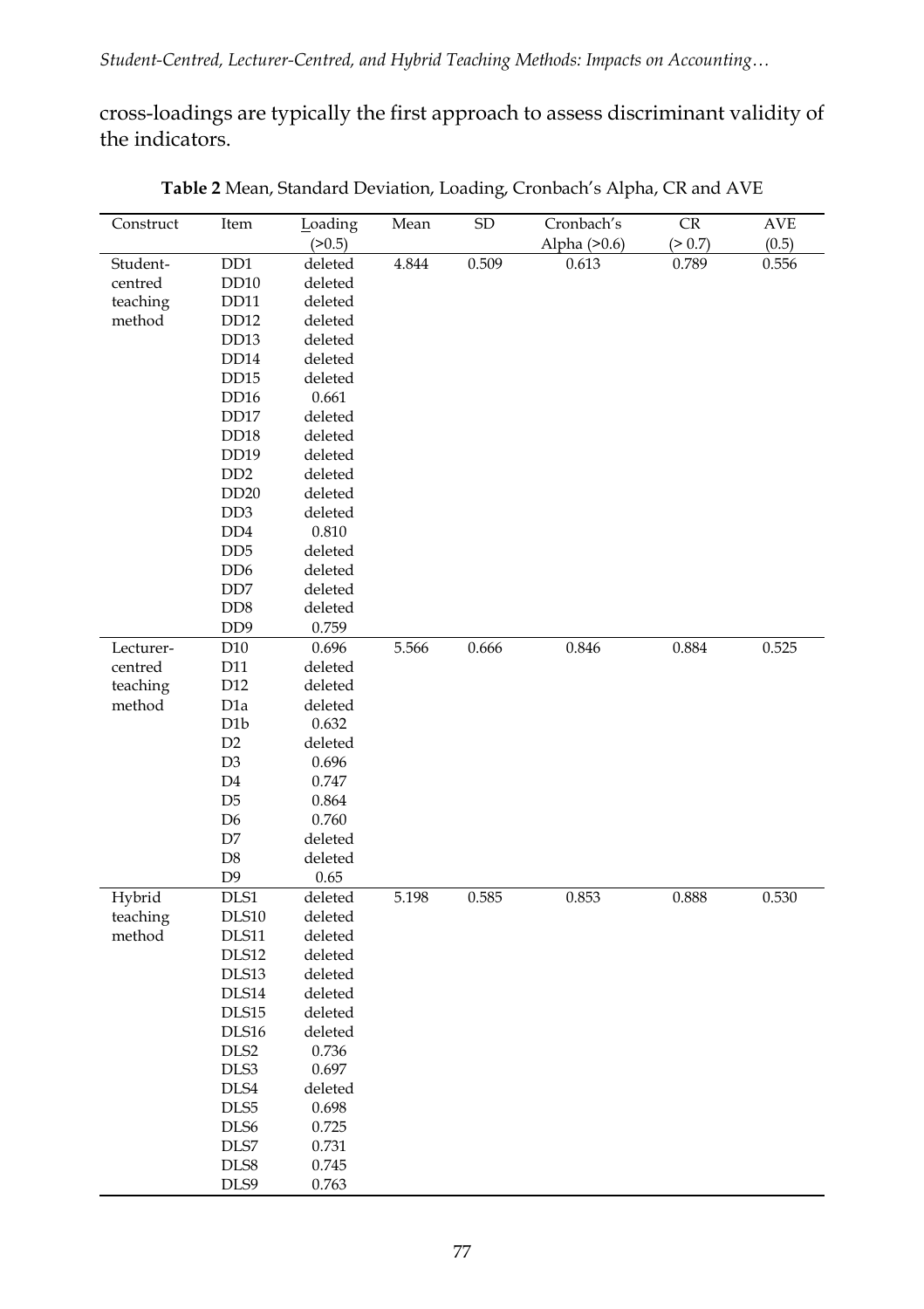| Construct   | Item           | Loading | Mean  | SD    | Cronbach's     | CR      | <b>AVE</b> |
|-------------|----------------|---------|-------|-------|----------------|---------|------------|
|             |                | (>0.5)  |       |       | Alpha $(>0.6)$ | (> 0.7) | (0.5)      |
| Students'   | E1             | 0.809   | 5.114 | 0.726 | 0.916          | 0.929   | 0.569      |
| Technical   | E10            | deleted |       |       |                |         |            |
| Skills      | E11            | 0.766   |       |       |                |         |            |
|             | E12            | 0.662   |       |       |                |         |            |
|             | E13            | 0.749   |       |       |                |         |            |
|             | E2             | 0.806   |       |       |                |         |            |
|             | E <sub>3</sub> | 0.704   |       |       |                |         |            |
|             | E4             | 0.748   |       |       |                |         |            |
|             | E <sub>5</sub> | 0.757   |       |       |                |         |            |
|             | E6             | 0.797   |       |       |                |         |            |
|             | E7             | 0.733   |       |       |                |         |            |
|             | E8             | deleted |       |       |                |         |            |
|             | E9             | deleted |       |       |                |         |            |
| Students'   | EE1            | 0.637   | 5.390 | 0.688 | 0.937          | 0.944   | 0.533      |
| Soft Skills | EE10           | 0.756   |       |       |                |         |            |
|             | EE11           | deleted |       |       |                |         |            |
|             | EE12           | 0.811   |       |       |                |         |            |
|             | EE13           | 0.692   |       |       |                |         |            |
|             | EE14           | 0.714   |       |       |                |         |            |
|             | EE15           | 0.783   |       |       |                |         |            |
|             | EE16           | 0.812   |       |       |                |         |            |
|             | EE17           | 0.71    |       |       |                |         |            |
|             | EE18           | 0.794   |       |       |                |         |            |
|             | EE19           | 0.78    |       |       |                |         |            |
|             | EE2            | deleted |       |       |                |         |            |
|             | EE20           | deleted |       |       |                |         |            |
|             | EE21           | 0.718   |       |       |                |         |            |
|             | EE22           | 0.659   |       |       |                |         |            |
|             | EE3            | deleted |       |       |                |         |            |
|             | EE4            | deleted |       |       |                |         |            |
|             | EE5            | deleted |       |       |                |         |            |
|             | EE6            | 0.655   |       |       |                |         |            |
|             | EE7            | deleted |       |       |                |         |            |
|             | EE8            | 0.682   |       |       |                |         |            |
|             | EE9            | 0.714   |       |       |                |         |            |

**Table 2** (*Continued*)

*Note*: SD = Standard Deviation, CR = Composite Reliability, AVE = Average Variance Extracted. The measurement used is seven-point scale ranging from:1 (strongly disagree) to 7 (strongly agree)

As shown in Table 3, the cross-loading criterion fulfils the requirements because the indicators outer loadings on a construct were higher than all crossloadings with other constructs (bold values). The results of discriminant validity by using the Fornell-Larcker criterion is shown in Table 4, where the square root of the AVEs on the diagonals, as represented by the bolded values, are higher than the correlations between constructs (corresponding row and column values). This indicates that the constructs are strongly related to their respective indicators compared to other constructs of the model (Fornell & Larcker, 1981; Chin, 1998). Hence, suggesting a good discriminant validity (Hair et al., 2017). In addition, the correlation between exogenous constructs is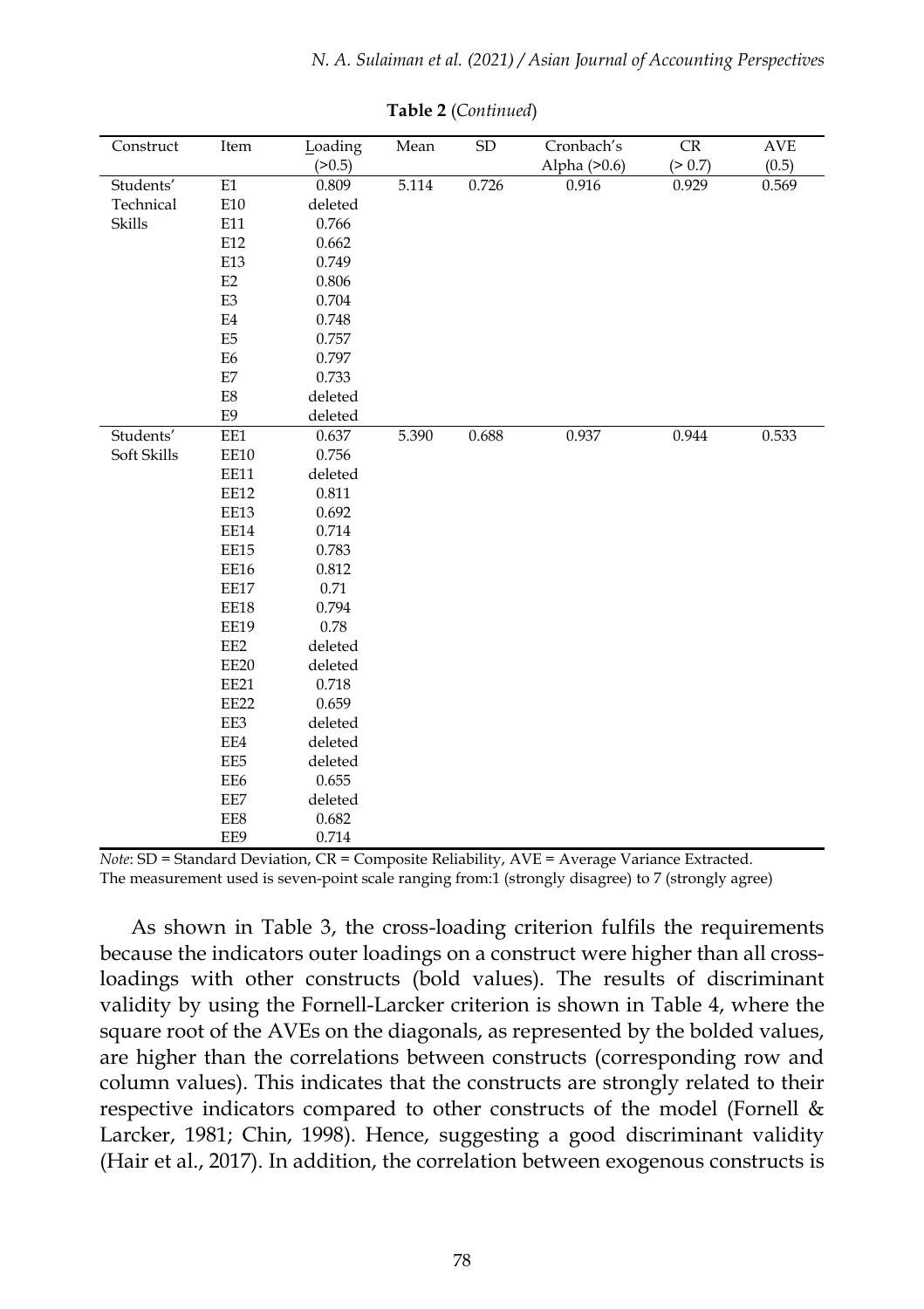less than 0.85 (Awang, 2014). Thus, the discriminant validity of all constructs is fulfilled.

|                             | Student- | Lecture- | Hybrid   | Students'               | Students' Soft |
|-----------------------------|----------|----------|----------|-------------------------|----------------|
|                             | centred  | centred  | teaching | <b>Technical Skills</b> | Skills         |
|                             | teaching | teaching | method   |                         |                |
|                             | method   | method   |          |                         |                |
| <b>DD16</b>                 | 0.661    | 0.282    | 0.238    | 0.151                   | 0.249          |
| D <sub>D</sub>              | 0.810    | 0.454    | 0.356    | 0.387                   | 0.305          |
| D <sub>D</sub> <sub>9</sub> | 0.759    | 0.339    | 0.251    | 0.378                   | 0.300          |
| D10                         | 0.421    | 0.696    | 0.228    | 0.331                   | 0.143          |
| D <sub>1</sub> b            | 0.371    | 0.632    | 0.254    | 0.439                   | 0.201          |
| D <sub>3</sub>              | 0.309    | 0.696    | 0.283    | 0.381                   | 0.238          |
| D4                          | 0.218    | 0.747    | 0.340    | 0.337                   | 0.283          |
| D <sub>5</sub>              | 0.409    | 0.864    | 0.332    | 0.441                   | 0.296          |
| D <sub>6</sub>              | 0.366    | 0.76     | 0.367    | 0.443                   | 0.264          |
| D <sub>9</sub>              | 0.387    | 0.65     | 0.322    | 0.405                   | 0.285          |
| DLS2                        | 0.236    | 0.343    | 0.736    | 0.498                   | 0.573          |
| DLS3                        | 0.222    | 0.325    | 0.697    | 0.499                   | 0.458          |
| DLS5                        | 0.336    | 0.264    | 0.698    | 0.401                   | 0.364          |
| DLS6                        | 0.435    | 0.307    | 0.725    | 0.467                   | 0.615          |
| DLS7                        | 0.242    | 0.342    | 0.731    | 0.425                   | 0.627          |
| DLS8                        | 0.246    | 0.317    | 0.745    | 0.474                   | 0.526          |
| DLS9                        | 0.241    | 0.26     | 0.763    | 0.550                   | 0.529          |
| E1                          | 0.334    | 0.369    | 0.535    | 0.809                   | 0.474          |
| E11                         | 0.374    | 0.485    | 0.524    | 0.766                   | 0.478          |
| E12                         | 0.35     | 0.412    | 0.401    | 0.662                   | 0.347          |
| E13                         | 0.386    | 0.484    | 0.500    | 0.749                   | 0.377          |
| E2                          | 0.347    | 0.429    | 0.584    | 0.806                   | 0.455          |
| E <sub>3</sub>              | 0.252    | 0.262    | 0.421    | 0.704                   | 0.389          |
| E4                          | 0.314    | 0.355    | 0.476    | 0.748                   | 0.515          |
| E <sub>5</sub>              | 0.244    | 0.455    | 0.47     | 0.757                   | 0.513          |
| E <sub>6</sub>              | 0.402    | 0.508    | 0.516    | 0.797                   | 0.46           |
| $\mathop{\rm E{}}\nolimits$ | 0.261    | 0.372    | 0.466    | 0.733                   | 0.503          |
| EE1                         | 0.259    | 0.259    | 0.575    | 0.508                   | 0.637          |
| EE10                        | 0.336    | 0.250    | 0.611    | 0.479                   | 0.756          |
| EE12                        | 0.296    | 0.224    | 0.626    | 0.475                   | 0.811          |
| EE13                        | 0.18     | 0.233    | 0.581    | 0.474                   | 0.692          |
| EE14                        | 0.222    | 0.199    | 0.529    | 0.428                   | 0.714          |
| EE15                        | 0.317    | 0.323    | 0.523    | 0.438                   | 0.783          |
| EE16                        | 0.296    | 0.346    | 0.652    | 0.521                   | 0.812          |
| EE17                        | 0.251    | 0.195    | 0.452    | 0.404                   | 0.710          |
| EE18                        | 0.285    | 0.269    | 0.510    | 0.387                   | 0.794          |
| EE19                        | 0.352    | 0.223    | 0.466    | 0.324                   | 0.78           |
| EE21                        | 0.373    | 0.302    | 0.359    | 0.304                   | 0.718          |
| EE22                        | 0.335    | 0.279    | 0.366    | 0.346                   | 0.659          |
| EE6                         | 0.252    | 0.200    | 0.462    | 0.393                   | 0.655          |
| EE8                         | 0.308    | 0.251    | 0.566    | 0.460                   | 0.682          |
| EE9                         | 0.181    | 0.21     | 0.592    | 0.490                   | 0.714          |
|                             |          |          |          |                         |                |

**Table 3** Results of Discriminant Validity by the Cross Loadings

*Note*: DD: Student-centred teaching method, D: Lecturer-centred teaching method, DLS: Hybrid teaching method, E: Students' technical skills, EE: Students' soft skills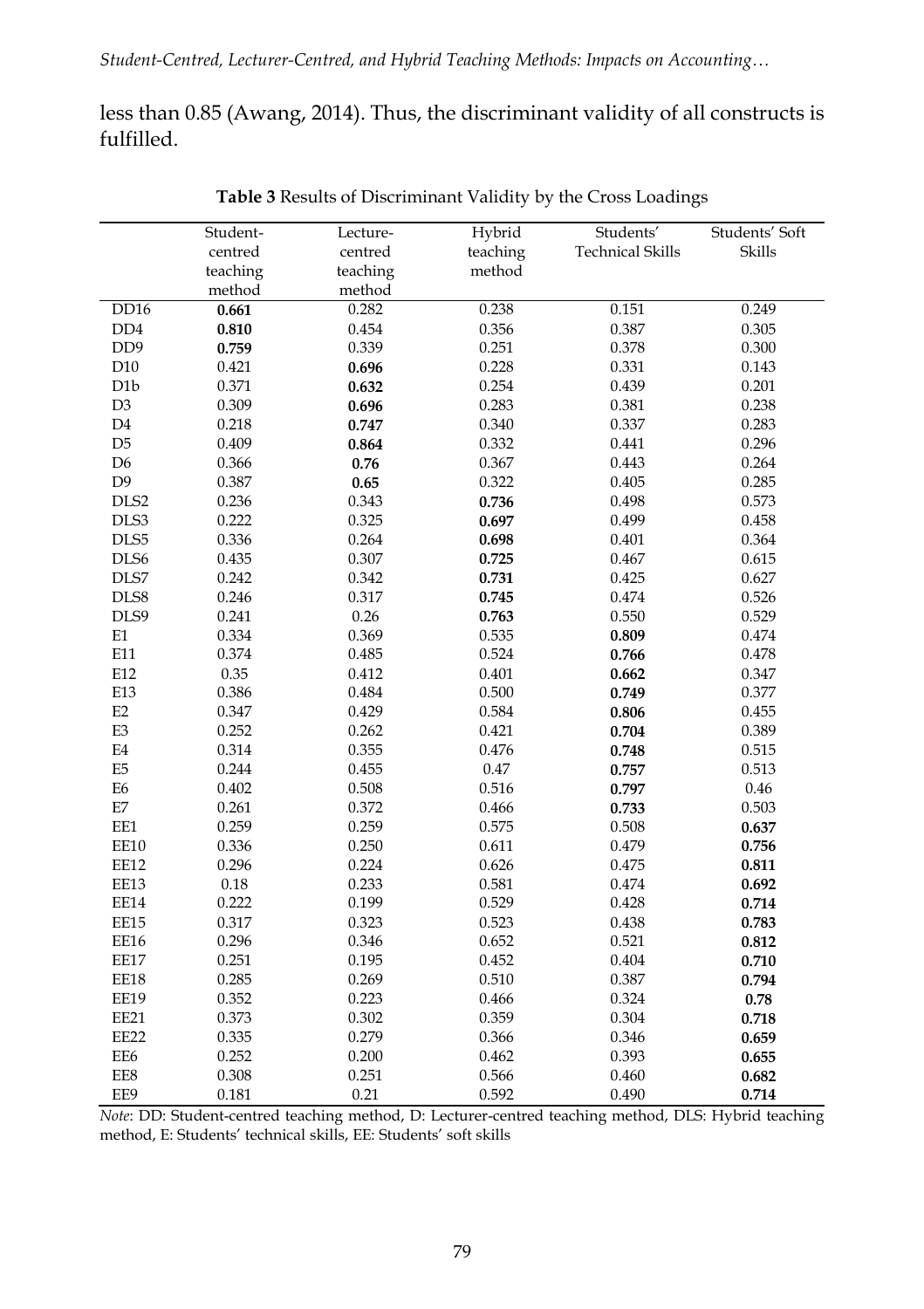*N. A. Sulaiman et al. (2021) / Asian Journal of Accounting Perspectives*

| Factors                                    | Hybrid<br>teaching<br>method | Lecturer-<br>centred<br>teaching<br>method | Student-<br>centred<br>teaching<br>method | Students'<br>Soft Skills | Students'<br>Technical<br>Skills |
|--------------------------------------------|------------------------------|--------------------------------------------|-------------------------------------------|--------------------------|----------------------------------|
| Hybrid<br>teaching<br>method               | 0.728                        |                                            |                                           |                          |                                  |
| Lecturer-<br>centred<br>teaching<br>method | 0.425                        | 0.724                                      |                                           |                          |                                  |
| Student-<br>centred<br>teaching<br>method  | 0.382                        | 0.491                                      | 0.746                                     |                          |                                  |
| Students'<br>Soft Skills                   | 0.734                        | 0.344                                      | 0.384                                     | 0.73                     |                                  |
| Students'<br>Technical<br>Skills           | 0.653                        | 0.554                                      | 0.437                                     | 0.598                    | 0.754                            |

**Table 4** Results of discriminant validity by Fornell-Larcker criterion

**Table 5** Results of Discriminant Validity by HTMT

| Factors                                    | Hybrid<br>teaching<br>method | Lecturer-<br>centred<br>teaching<br>method | Student-<br>centred<br>teaching<br>method | Students'<br>Soft Skills | Students'<br>Technical<br>Skills |
|--------------------------------------------|------------------------------|--------------------------------------------|-------------------------------------------|--------------------------|----------------------------------|
| Hybrid<br>teaching<br>method               |                              |                                            |                                           |                          |                                  |
| Lecturer-<br>centred<br>teaching<br>method | 0.494                        |                                            |                                           |                          |                                  |
| Student-<br>centred<br>teaching<br>method  | 0.521                        | 0.664                                      |                                           |                          |                                  |
| Students'<br>Soft Skills                   | 0.793                        | 0.382                                      | 0.506                                     |                          |                                  |
| Students'<br>Technical<br>Skills           | 0.731                        | 0.618                                      | 0.538                                     | 0.636                    |                                  |

There has been some criticism of the Fornell-Larcker criterion, Henseler et al. (2015) mentioned that it does not accurately reveal the lack of discriminant validity in common research situations. They have proposed an alternative technique which is the heterotrait-monotrait ratio (HTMT) of correlations based on the multitrait-multimethod matrix. This study assesses discriminant validity through HTMT.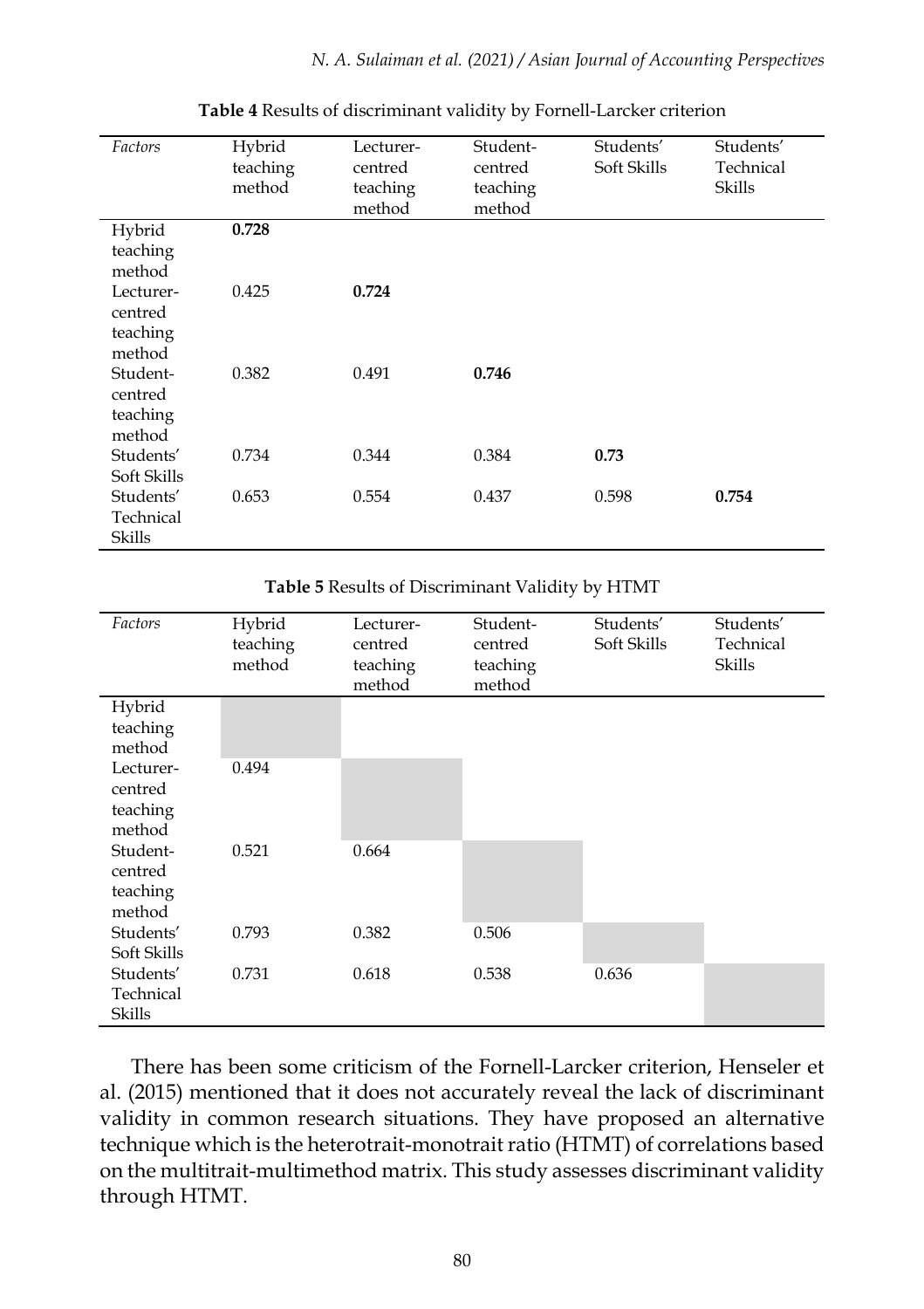

**Figure 2** PLS algorithm results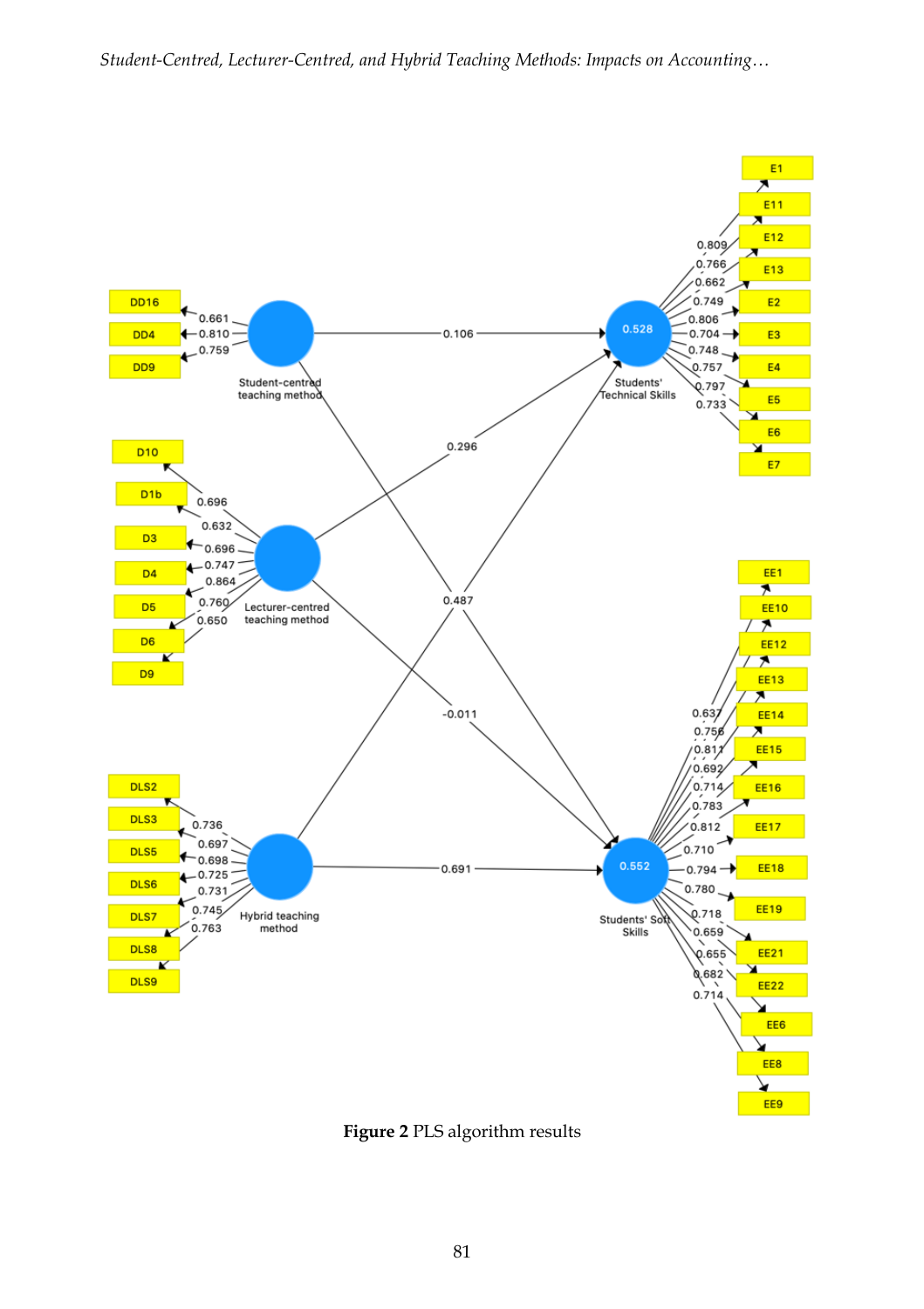|                |                                                                      | Table 6 Structural path analysis result |       |        |         |                                    |                |         |       |       |
|----------------|----------------------------------------------------------------------|-----------------------------------------|-------|--------|---------|------------------------------------|----------------|---------|-------|-------|
| Hypothesis     | Relationship                                                         | Std Beta, b Std                         | Error |        |         | t-value p-value Decision           | R <sup>2</sup> | f2      | õ     | 岁     |
| 묘              | method -> Students' Technical<br>Student-centred teaching<br>Skills  | 0.106                                   | 0.088 | 1.197  | 0.232   | supported<br><b>Not</b>            | 0.528          | 0.017   | 0.289 | 1.384 |
| H <sub>2</sub> | method -> Students' Soft Skills<br>Student-centred teaching          | 0.125                                   | 0.082 | 1.525  | 0.128   | supported<br>Not                   | 0.552          | 0.025   | 0.273 | 1.384 |
| H <sub>3</sub> | method -> Students' Technical<br>Lecturer-centred teaching<br>Skills | 0.296                                   | 0.07  | 4.248  | $\circ$ | Supported                          | 0.528          | 0.129   | 0.289 | 1.442 |
| H4             | method -> Students' Soft Skills<br>Lecturer-centred teaching         | $-0.011$                                | 0.088 | 0.126  | 0.9     | supported<br>$\overline{\text{R}}$ | 0.552          | $\circ$ | 0.273 | 1.442 |
| ЕË             | Hybrid teaching method -><br>Students' Technical Skills              | 0.487                                   | 0.069 | 7.097  |         | Supported                          | 0.528          | 0.391   | 0.289 | 1.282 |
| ЯH             | Hybrid teaching method -><br>Students' Soft Skills                   | 0.691                                   | 0.06  | 11.451 | $\circ$ | Supported 0.552                    |                | 0.832   | 0.273 | 1.282 |

Table 6 Structural path analysis result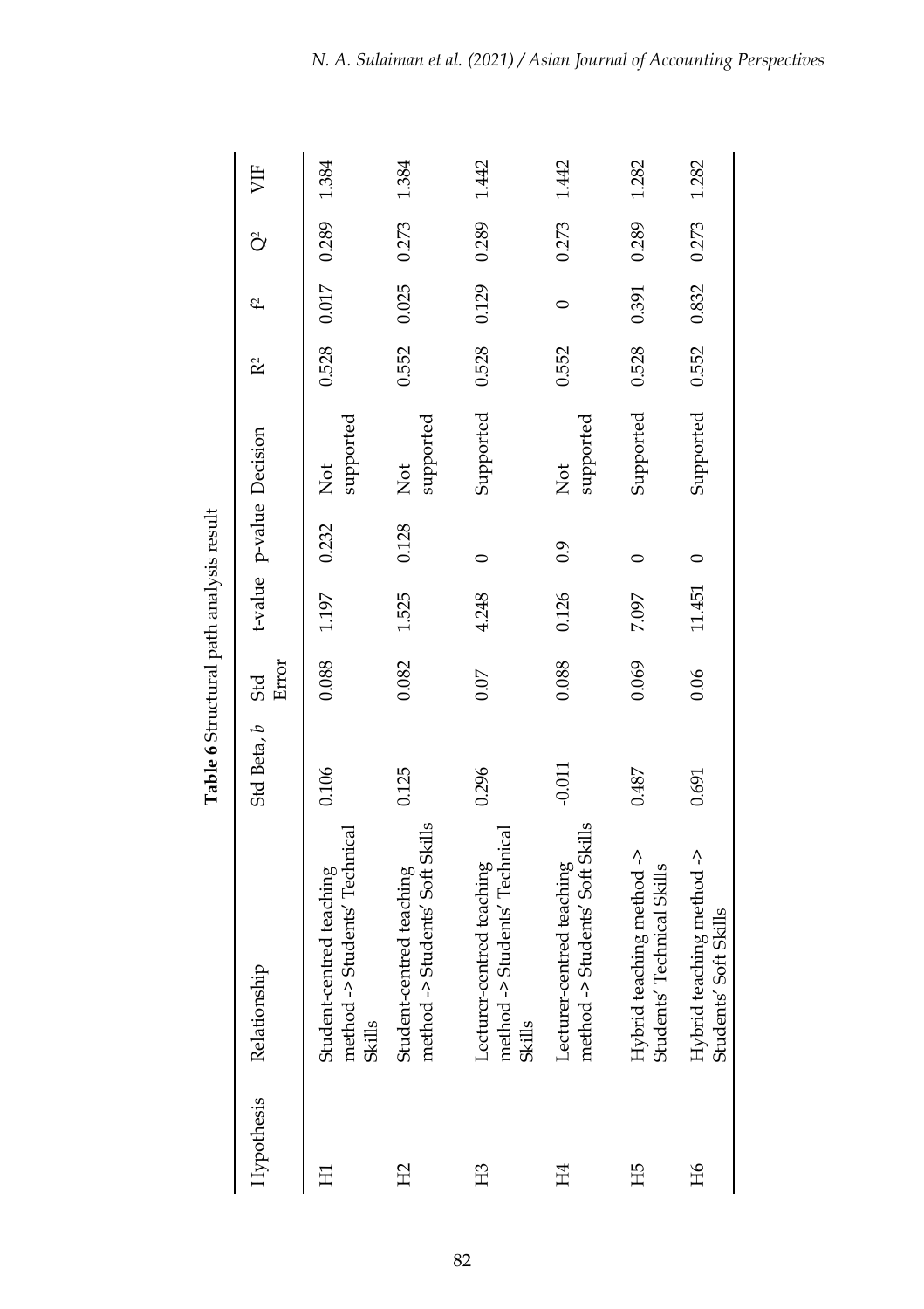While the discriminant validity has a problem when the HTMT value is greater than HTMT value of 0.90 (Gold et al., 2001), or the HTMT value of 0.85 (Kline, 2010), all values as Table 5 shows were lower than the recommended value of 0.85, indicating that discriminant validity has been ascertained.

## *4.3. Structural Model Assessment*

Hair et al. (2017) suggested assessing the structural model by looking at the beta  $(\beta)$ , R<sup>2</sup> and the corresponding t-values via a bootstrapping procedure with a resample of 500. Moreover, they recommend reporting the effect sizes  $(f^2)$  as well as the predictive relevance  $(Q^2)$ . As Sullivan and Feinn (2012) argues, the p-value determines whether the effect exists, but it does not reveal the size of the effect.

## *4.4. Hypotheses Tests*

The structural model assessment as depicted in Figure 2 and Table 6 provides the indication of the hypotheses tests. Of six hypotheses, three are accepted; H3, H5 and H6. Meanwhile, H1, H2 and H4 are not accepted. The lecturer-centred teaching method significantly predicts the performance of students in terms of technical skills thus H3 is accepted with  $(\beta = 0.296, t = 4.248, p = 0.000)$ . Likewise, the hybrid teaching method significantly predicts the performance of students in both skills; technical skills and soft skills. Hence, H5 and H6 are supported  $(\beta = 0.487, 0.691; t = 7.097, 11.451; p = 0.000$  respectively).

The student-centred teaching method, lecturer-centred teaching method and hybrid teaching method explain 55.4% and 52.8% of the variance in students' technical skills and students' soft skills respectively. The R<sup>2</sup> values achieved an acceptable level of explanatory power as recommended by Cohen (1988) and Chin (1998) indicating a substantial model.

This study also assessed effect sizes (f<sup>2</sup>). Effect size f<sup>2</sup> determines whether an exogenous latent construct has a substantial, moderate or weak impact on an endogenous latent construct (Gefen & Rigdon, 2011). Hair et al. (2017) recommends to test the change in the  $R^2$  value. Cohen (1988) suggested as a guideline measure, a magnitude of f <sup>2</sup> at 0.35 (large effects), 0.15 (medium effects) and 0.02 (small effects). The result of f <sup>2</sup> as Table VI depicts, two relationships between 1) hybrid teaching method and students' technical skills and 2) hybrid teaching method and students' soft skills have large effect sizes. On the other hand, the student-centred teaching method has a medium effect on students' soft skills. The other relationships between the lecturer-centred and students' technical skills and soft skills, as well as relationship between the student-centred teaching method and students' technical skills have shown small effect sizes.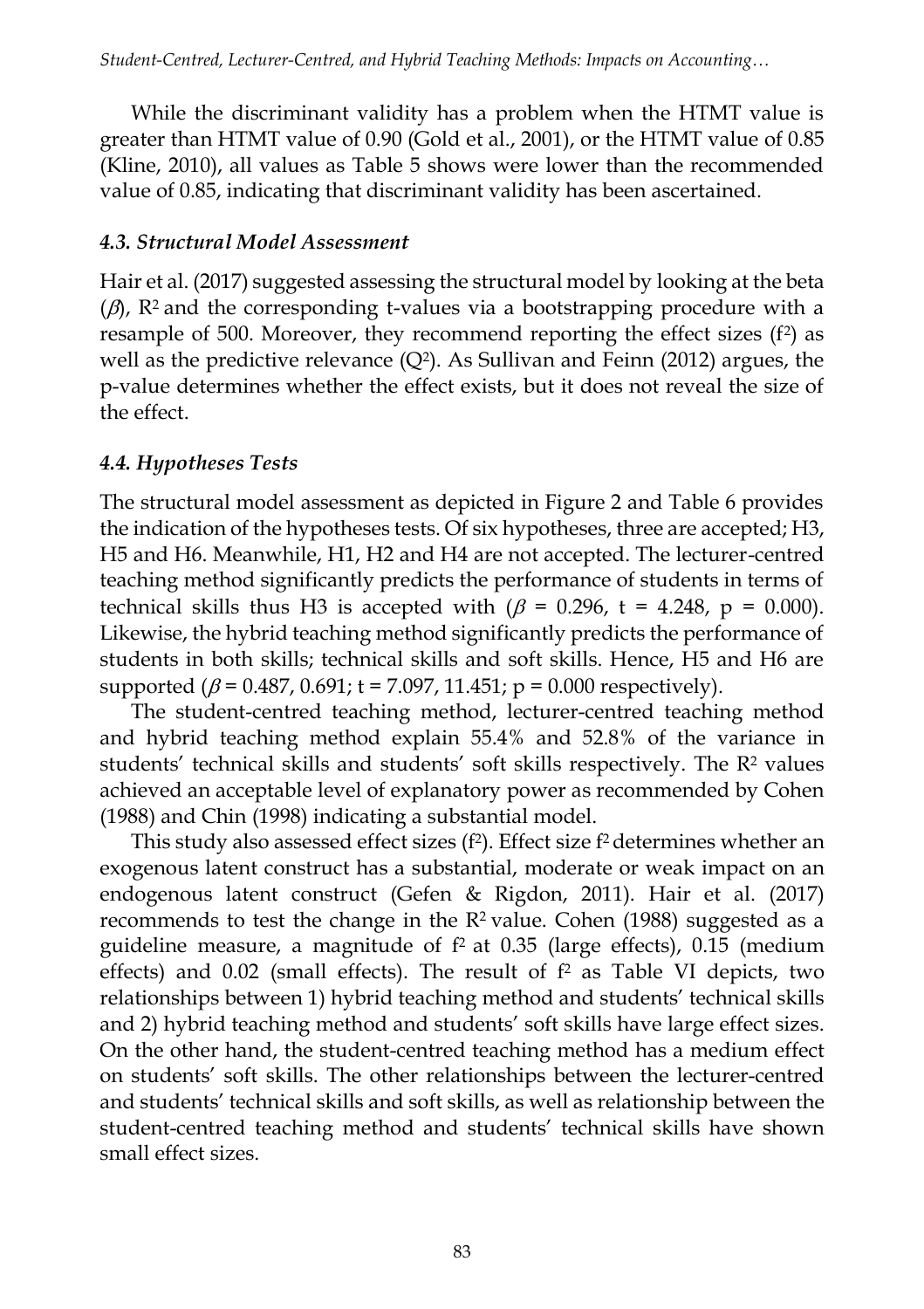Using the blindfolding procedure, this study examined the power of the proposed research model pertaining to predictive relevance. As recommended by Hair et al. (2017), the blindfolding procedure should only be used on endogenous constructs with a reflective measurement. If the value of  $Q^2$  is greater than 0, then the predictive relevance of the proposed model exists for a certain endogenous construct (Fornell & Cha, 1994; Hair et al., 2017). As Table VI shows all the values of  $Q^2$  range from 0.273 to 0.289 (greater than 0), this indicates that there is an adequate predictive relevance for the proposed model. For the  $Q^2$  values, Hair et al. (2017) suggests values of  $0.35$  (large), 0.15 (medium) and 0.02 (small) as a relative measure of predictive relevance. The result of this study shows that one endogenous construct has a medium predictive relevance and the other has small predictive relevance.

An issue of multi-collinearity could exist in any study. This is not desirable, as it means that the variance exogenous constructs explained in the endogenous construct are overlapping with each other and thus not explaining any unique variance in the endogenous variable (O'Brien, 2007). To measure and assess the degree of multi-collinearity, a variance inflation factor (VIF) is widely used (O'Brien, 2007). There is cause for concern when the largest VIF is greater than 10 (Bowerman, 1990; Myers, 1990). Hair et al. (2017) stated that a multicollinearity issue exists when the largest VIF is greater than 5. The multicollinearity diagnostic through VIF indicates that there is no evidence of significant multi-collinearity among the study exogenous constructs because all VIF values are less than 5 (ranging from 1.000 to 2.901). This means that the variance of exogenous constructs explained in the endogenous construct are not overlapping with each other.

#### **5. Discussion of Findings**

The findings of this study will enhance the understanding of the teaching methods impacting accounting students' technical and soft skills in Malaysian public universities. This study also highlights relevant implications and suggestions for universities to review and assess the types of teaching method that is currently used in imparting knowledge to the accounting graduates. Therefore, revisiting and revising the current teaching methods is necessary to prepare future accountants for a career in accounting.

This study finds that the lecturer-centred teaching method significantly influences the students' technical skills as H3 is supported. This shows the significant role of educator in student learning in terms of disseminating direct information to a large working group of students (Andala & Ng'umbi, 2016). Biggs (2012) explains about the phenomena in campus where they focus on student differences with the fact that there are the good students and the poor students. As lecturers, they should know their responsibilities in terms of understanding the contents of the courses and to expound them clearly.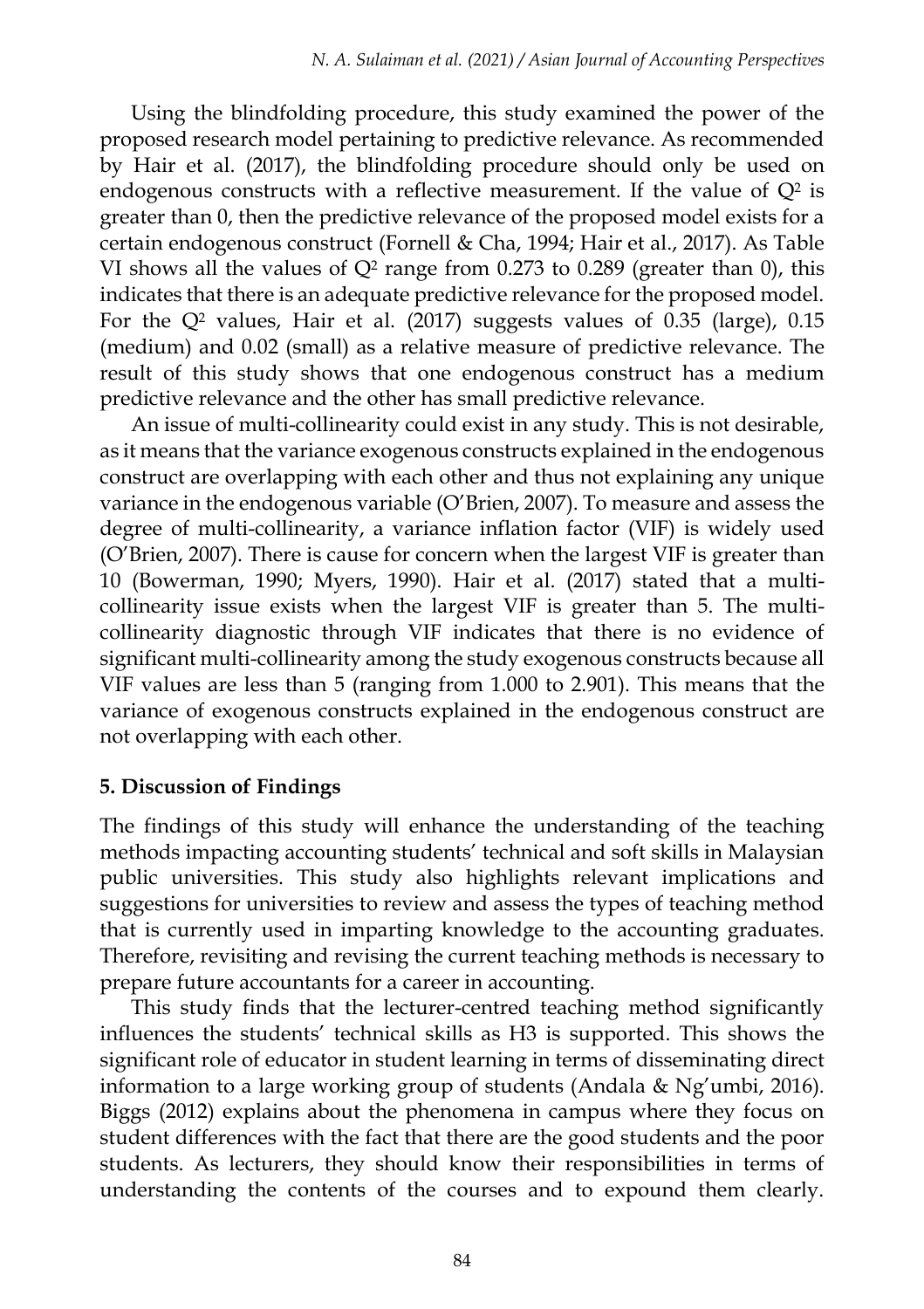Therefore, this method can improve the performance of students' technical skills. The results of this study are consistent with past literature. Interestingly, the study also finds that the hybrid teaching method significantly influences both students' technical and soft skills as H5 and H6 are supported. Ganyaupfu (2013) defines the lecturer-student interactive method (known as hybrid method) as a teaching method that applies the strategies used by both teachercentred and student-centred approaches. The memorization of the information and knowledge produced by the learners are better than when the same information presented to the learners by the lecturer (Jacoby, 1978; McDaniel et al., 1978; Slamecka & Graf, 1978). This method encourages the students to search for relevant knowledge as compared to the approach where the lecturer focuses on the transmission of information to the learners. As such, research evidence on teaching approaches maintains that this teaching method is effective in improving students' academic performance (Damodharan & Rengarajan, 1999). The results of this study are consistent with the past literature. The findings are also consistent with the study by Ganyaupfu (2013) which reveals that combining both teacher-centred and student-centred teaching methods is the most effective approach in improving students' academic performance. In other words, the hybrid method can drive interactivity and entice the students to be active and revived them from their passivity of merely listening to lectures and make them attentive and engaged; two prerequisites for effective learning. Therefore, students' technical skills and soft skills can be improved through the implementation of this method of teaching as proven from the results of this study. The results of this study are also consistent with the findings by Wiggins (1987) which indicates that the interaction between the teacher and students during the teaching and learning process encourages the students to search for knowledge rather than depending on the lecturer to deliver information to them. The study by Fortin and Legault (2010) documented that the mixed approach to learning significantly enhanced competency levels of accounting students.

However, in this study, H1 and H2 are not supported which implies that student-centred teaching method does not significantly influence both students' technical and soft skills. H4 is also not supported which means that lecturer-centred teaching method does not significantly influence the students' soft skills. These findings highlight the disadvantages of this method in the teaching and learning process. A review of past literature shows that the lecturer-centred teaching method is problematic in that it fails to promote significant learning and does not engage students or motivate them to be accountable for their learning (Mukokera & Nyantanga, 2016). Traditionally, teaching and learning is based on the teacher-centred method rather than the modern student-oriented approach and technique while the transmission of knowledge and information is through the usual form of lectures or discussions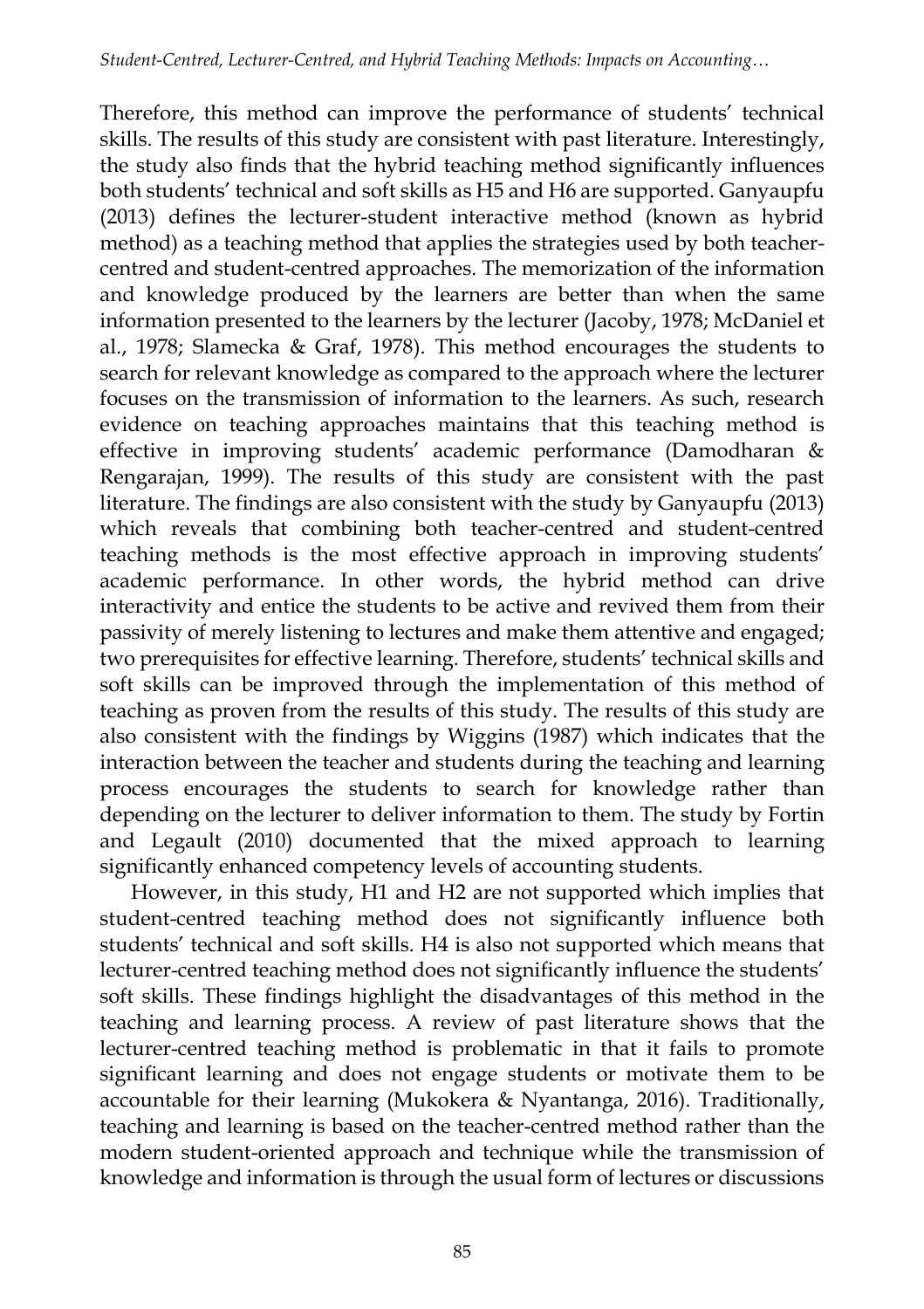(Braun & Sellers, 2012). The other disadvantage is that it inhibits the students' personal growth in the sense that the students do not have control over their own learning. In the study by Boud and Feletti (1999), it is found that in this method the students simply receive information from the lecturer without comprehending the contents of the subject being taught. According to Teo and Wong (2000), the lecturer-centred method lacks practicality and focuses on theory and memorization. There is no room for activity-based learning to motivate students in learning real life problems. The lecturer is directed towards maximizing the amount of information delivered while minimizing the amount of time and effort spent on the students due to the fact that the knowledge transfer is controlled by the lecturer. The results of the study are also consistent with the findings by Griffiths et al. (2007) that the application of the student-centred teaching method enhances student reliance and motivation. However, this study mentions one of the drawbacks of this method where the students felt that the lecturers may not provide sufficient guidance.

#### **6. Conclusion**

The research findings reveal that the hybrid teaching method has significant impact on accounting students technical and soft skills. While, the lecturercentred method is impacting the technical skills of the accounting students. This is to conclude that active involvement of lecturer and students in the learning process would be the most effective teaching method because it is able to enhance technical skills of the accounting students in the core courses of disciplines of accounting. In addition, the method is also able to develop communication, critical thinking, problem solving, leadership and teamwork skills of the accounting students.

Student-centred learning is found to be an ineffective method in impacting technical and soft skills of the accounting graduates. The results suggest that a teaching method that allows full control and responsibility of the students in the learning process is unable to enhance the students' competency in technical and soft skills. In addition, the lecturer-centred method is found to be insignificant in impacting students' soft skills. The results implied that a passive method of learning that includes inactive participation of students in the learning process is unable to enhance soft skills of the accounting students.

Overall, this study examined the effect of teaching methods on the technical and soft skills of accounting graduates. The evidence has shown that the lecturer-student teaching method has a greater influence on the technical and soft skills of accounting students. Hence, universities should review and assess the types of teaching methods that are currently used in imparting knowledge to the accounting graduates. Therefore, one of the implications of the findings is revisiting and revising the current teaching methods is necessary to prepare future accountants for a career in accounting. Lecturers should apply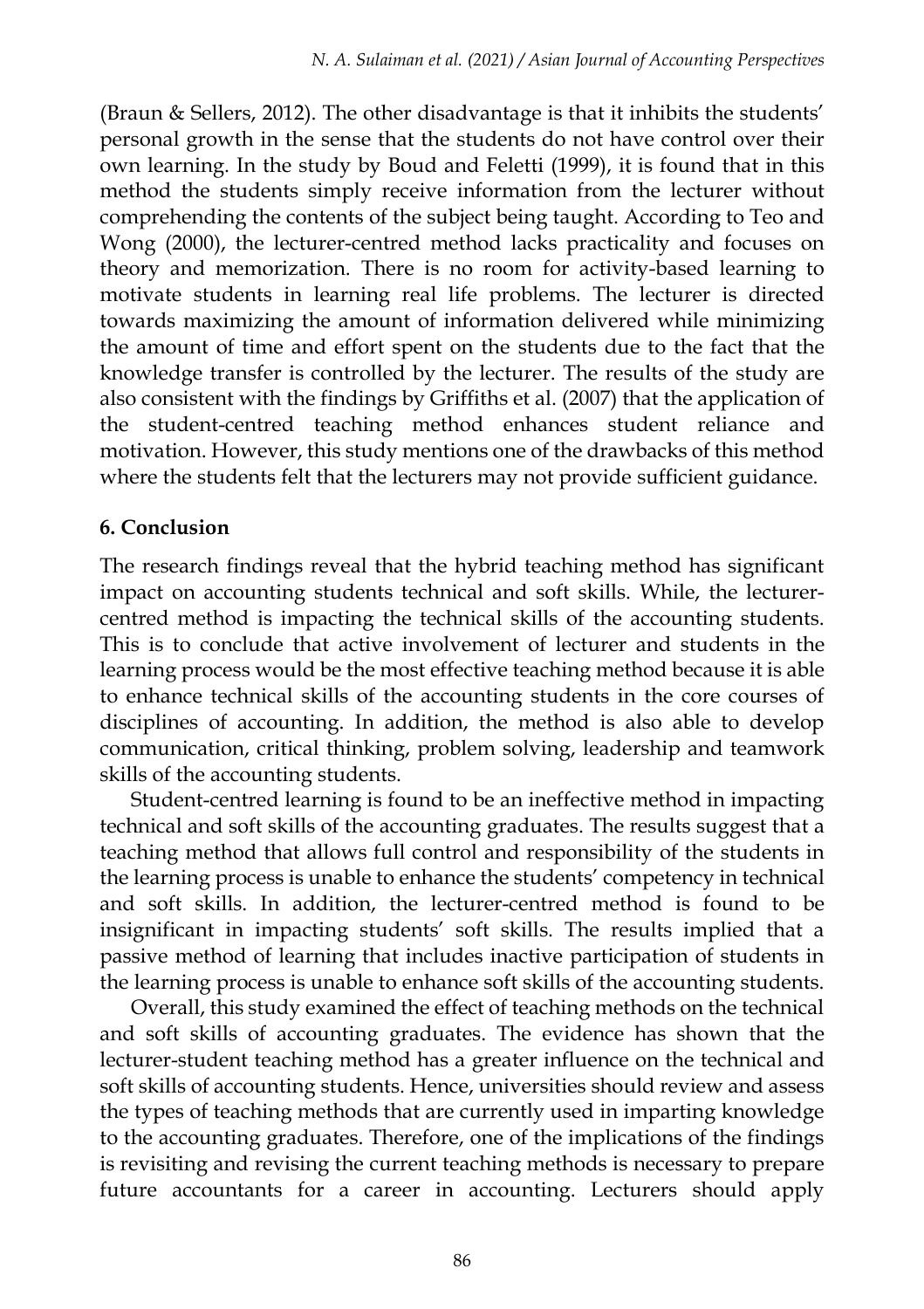appropriate teaching methods that best suit specific objectives and learning outcomes in order to facilitate knowledge transmission. In addition, relevant groups in the accounting filed such as the ministry of higher education and universities should be able to use the results of this study as an input in setting up relevant teaching pedagogy policies related to the accounting programme. Further, appropriate trainings need to be provided to the lecturers as to enhance their skills and techniques in ensuring effective teaching methods are used in the delivery of the accounting knowledge in the class. The results of the study complement the existing body of knowledge by examining the effects of teaching methods in major accounting courses or disciplines on students' soft and technical skills.

There are several limitations to this study. First, the current study has only examined three research constructs that potentially affect the skills of accounting students in its specific course of disciplines and specific soft skills. Further work needs to be done to establish whether other factors such as students' traits, family traits and study approach may affect students' performance. Second, the sampling method adopted by this study is a convenience sampling basis which is limited to only one public university in Malaysia. As such, future research may be undertaken to broaden the size of respondents from different universities so that the research will be more representative. Perhaps samples could also be taken from both public and private universities, which will illuminate a better understanding of whether there are differences in the impact of teaching methods on the students' performance.

#### **Acknowledgements**

We would like to acknowledge the financial support provided by University of Malaya under the Equitable Society Research Cluster (ESRC) research grant RP042C-16SBS.

# **References**

- Abeysekara, I. (2015). Student preferences for instructional methods in an accounting curriculum. *International Journal of Teaching and Learning in Higher Education, 27(3),* 310-319*.*
- Accounting Deans Council (2019). Accounting Graduates' Competency Framework. Universiti Sains Malaysia.
- Adebayo, A. O, Mortimer, J. W., Marcis, J. G., & Philip, L. (2015). The impact of student learning styles on scholastic performance. *Journal of the Academy of Business Education*, *16*, 276-291.
- Adunola, O. (2011). *The impact of teachers' teaching methods on the academic performance of Primary School Pupils in Ijebu-Ode Local Cut Area of Ogun State.* Ego Booster Books.
- Ahmad, T. (2019). Scenario based approach to re-imagining future of higher education which prepares students for the future of work. *Higher Education, Skills and Work-Based Learning*, *10*(1), 217-238[. https://doi.org/10.1108/HESWBL-12-2018-0136](https://doi.org/10.1108/HESWBL-12-2018-0136)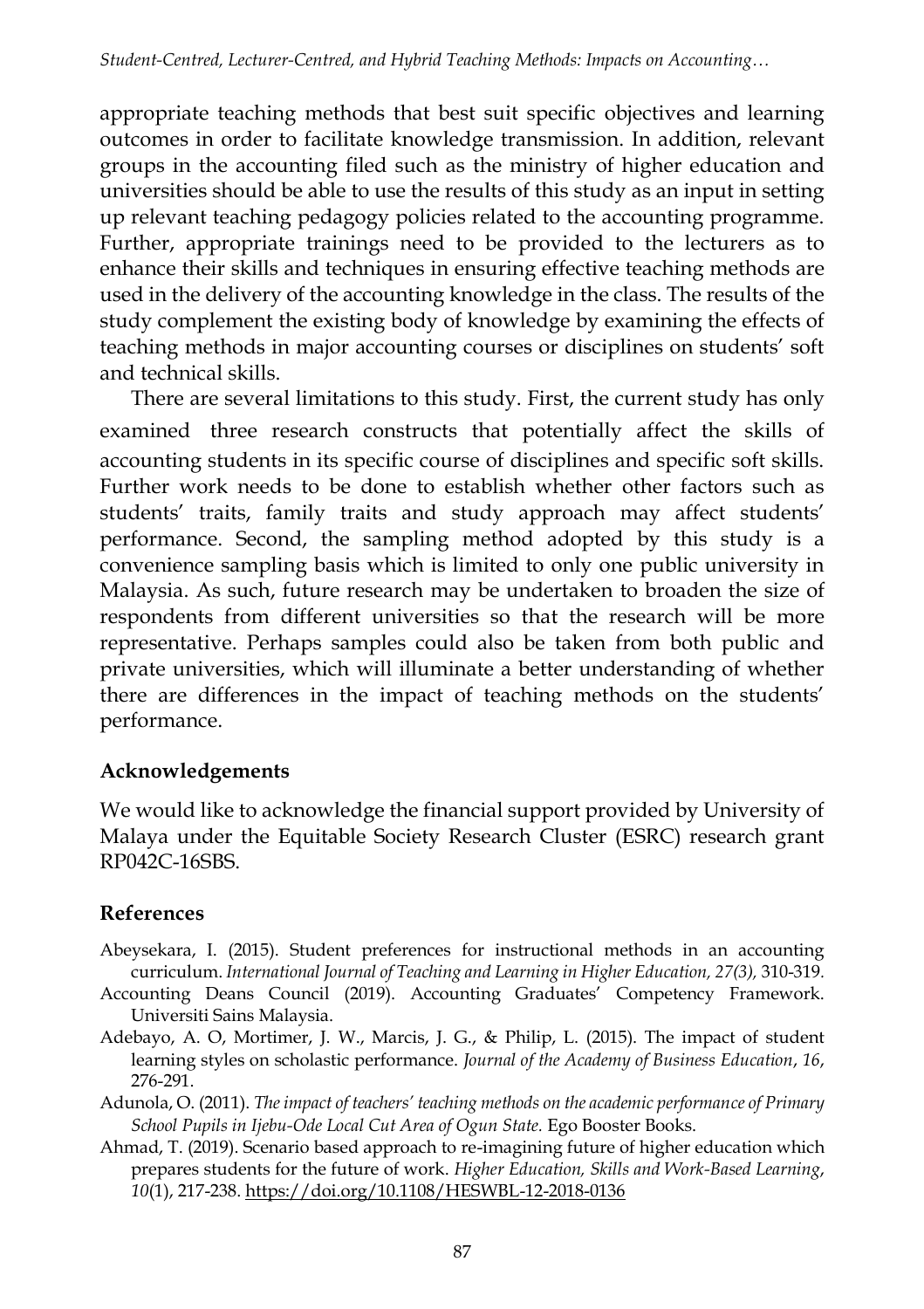- Albrecht, W. S., & Sack, R. J. (2000). *Accounting Education Series* (16). Saratosa, Fla, American Accounting Association.
- Andala, H. O., & Ng'umbi, M. (2016). The teaching methods used in Universities in Ruwanda and their effects on the students' academic performance. *IOSR Journal of Research and Method in Education* (*IOSR-JRME*), 6(5), 13-22.
- Anderson, J. C., & Gerbing, D. W. (1988). Structural equation modeling in practice: A review and recommended two-step approach. *Psychological Bulletin*, *103*(3), 411–423. <https://doi.org/10.1037/0033-2909.103.3.411>
- Arquero, J. L., Donoso, J. A., Hassall, T., & Joyce, J. (2001). Vocational skills in the accounting professional profile: The Chartered Institute of Management Accountants (CIMA) employers' opinion. *Accounting Education: An International Journal*, 10(3), 299-313. <https://doi.org/10.1080/09639280210122339>
- Awang, Z. (2014). *Structural Equation Modeling Using AMOS.* Penerbit Universiti Teknologi MARA.
- Ayeni, A. J. (2011). Teachers professional development and quality assurance in Nigerian Secondary Schools. *World Journal of Education, 1*(2),143-149
- Barac, K. (2009). South African training officers' perceptions of the knowledge and skills requirements of entry-level training accountants. *Meditari Accountancy Research*, *17*(2), 19- 46. <https://doi.org/10.1108/10222529200900010>
- Barclay, D. W., Higgins, C., & Thompson, R. (1995). The partial least square (PLS) approach to causal modeling: Personal computer adoption and use as an illustration. *Technology Studies*, *2*(2), 285–309.
- Biggs, J. (2012). What the student does: Teaching for enhanced learning. *Higher Education Research and Development*, *31*(1), 39-55. <https://doi.org/10.1080/0729436990180105>
- Brown, J. K. (2008). Student-centered instruction: Involving students in their own education. *Music Educators Journal, 94*(5). <https://doi.org/10.1177%2F00274321080940050108>
- Boud, D., & Feletti, G. (1999). *The Challenge of Problem-Based Learning*, (2nd Ed.), London, Kogan Page.
- Bowerman, B. L. (1990). *Linear Statistical Models: An Applied Approach* (2nd ed.). New York, London: PWS-Kent Pub. Co.
- Braun, K. W., & Sellers, R. D. (2012). Using a "Daily Motivational Quiz" to Increase Student Preparation, Attendance, and Participation. *Issues in Accounting Education*, *27*(1), 267-279. <https://doi.org/10.2308/iace-10219>
- Chien, T-K. (2007). Using the learning satisfaction improving model to enhance the teaching quality. *Quality Assurance in Education, 15*(2), 192-214. <https://doi.org/10.1108/09684880710748947>
- Chin, W. W. (1998). The partial least squares approach for structural equation modelling. In G. A. Marcoulides (ed.), *Modern Methods for Business Research* (pp. 295-336). Lawrence Erlbaum Associates Publishers.
- Clark, J. T. (2015). Undergraduate Accounting Students: Prepared for The Workplace?. *Journal of International Education in Business, 8(1*),37-48. [https://doi.org/10.1108/JIEB-11-2013-](https://doi.org/10.1108/JIEB-11-2013-0043) [0043](https://doi.org/10.1108/JIEB-11-2013-0043)
- Clark, S. D., & Latshaw, C. A. (2012). Effects of learning styles/teaching styles and effort on performance in accounting and marketing courses. *World Journal of Management*, *4*(1), 67- 81. <https://doi.org/10.1016/j.sbspro.2012.12.122>
- Cohen, J. (1988). Statistical power analysis for the behavioral sciences ( $2<sup>nd</sup> Ed$ .). Routledge
- Cortina, J. M. (1993). What is coefficient alpha? An examination of theory and applications. *Journal of Applied Psychology*, *78*(1), 98-104. [https://psycnet.apa.org/doi/10.1037/0021-](https://psycnet.apa.org/doi/10.1037/0021-9010.78.1.98) [9010.78.1.98](https://psycnet.apa.org/doi/10.1037/0021-9010.78.1.98)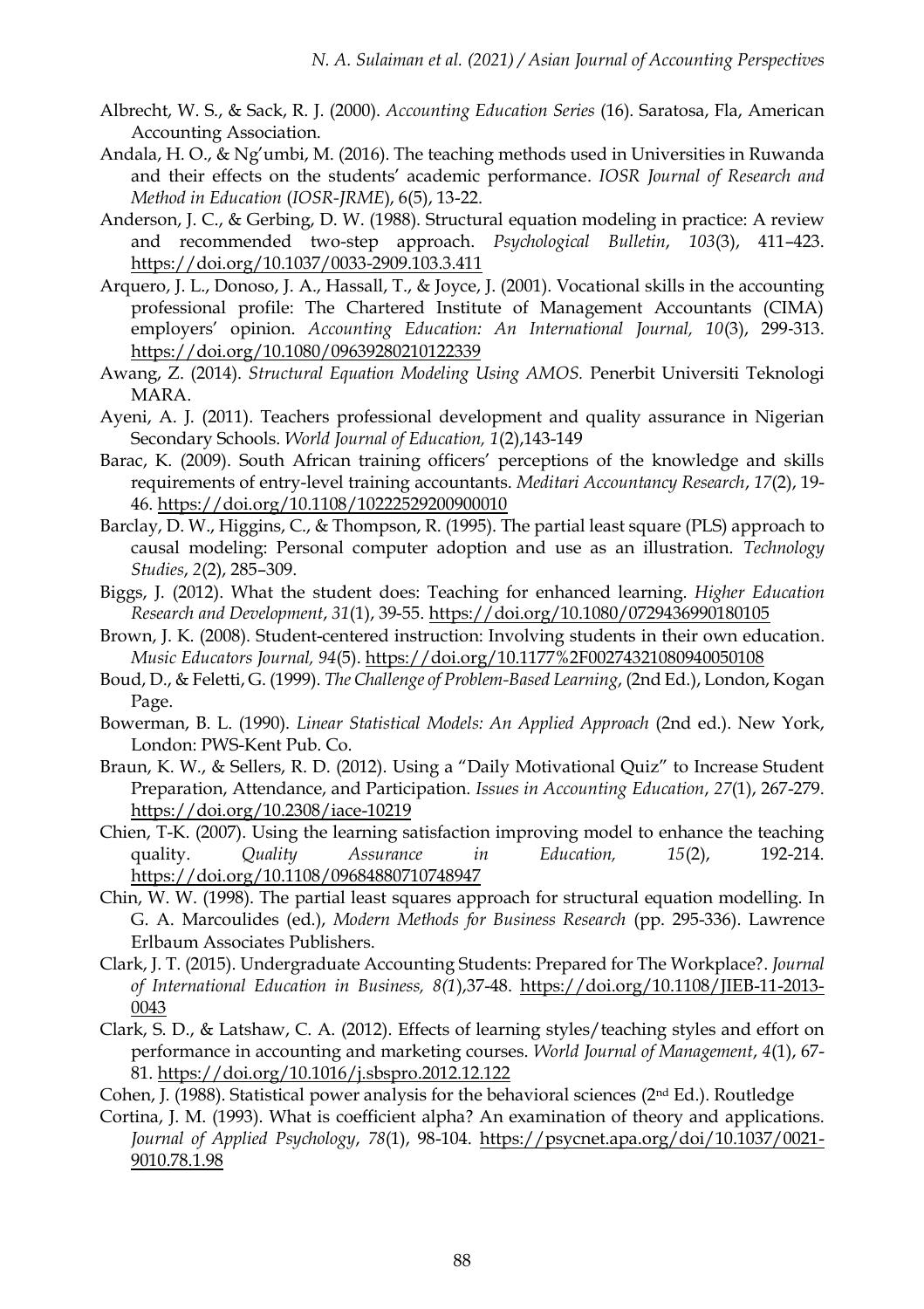- CSAP (2014). Report on the strengthening of the accountancy profession in Malaysia. The Committee to Strengthen the Accountancy Profession
- Damodharan, V. S., & Rengarajan, V. (1999). Innovative methods of teaching. National Research Council, Educational Journal Publication.
- Dolce, V., Emanuel, F., Cisi, M., & Ghislieri, C. (2020). The soft skills of accounting graduates: Perceptions versus expectations. *Accounting Education*, *29*(1), 57-76. <https://doi.org/10.1080/09639284.2019.1697937>
- Douglas, S., & Gammie, E. (2019). An investigation into the development of non-technical skills by undergraduate accounting programmes. *Accounting Education*, *28*(3), 304-332. <https://doi.org/10.1080/09639284.2019.1605532>
- EPU (2015), 11th Malaysia Plan (2016-2020) (Economic Planning Unit, Prime Minister's Department, 2015)
- Farr-Wharton, B., Charles, M.B., Keast, R. Wollcott, G., & Chamberlain, D. (2018), Why lecturers still matter: the impact of lecturer-student exchange on student engagement and intention to leave university prematurely, *Higher Education*, *75*, 167–185. <https://doi.org/10.1007/s10734-017-0190-5>
- Fornell, C., & Larcker, D. F. (1981). Evaluating structural equation models with unobservable variables and measurement error. *Journal of Marketing Research*, *18*(1), 39–50. <https://doi.org/10.1177%2F002224378101800104>
- Fornell, C., & Cha, J. (1994). Partial Least Squares. In R. P. Bagozzi (Ed.), *Advanced Methods in Marketing Research* (pp. 52–78). Blackwell.
- Fortin, A. & Legault, M. (2010). Development of generic competencies: Impact of a mixed teaching approach on students' perceptions. *Accounting Education*, *19*(1-2), 93-122. <https://doi.org/10.1080/09639280902888195>
- Gallo, A. (2012, November 29). *How to Master a New Skill*. Harvard Business Review. Available at[: https://hbr.org/2012/11/how-to-master-a-new-skill](https://hbr.org/2012/11/how-to-master-a-new-skill)
- Gammie, B., Gammie, E., & Cargill, E. (2002). Personal skills development in the accounting curriculum. *Accounting Education*, *11*(1), 63-78. <https://doi.org/10.1080/09639280210153272>
- Ganyaupfu, E. M. (2013). Teaching methods and students' academic performance. *International Journal of Humanities and Social Science Invention, 2*(9), 29-35.
- Griffiths, G., Oates, B. J., & Lockyer, M. (2007). Evolving a facilitation process towards student centred learning: A case study in computing. *Journal of Information Systems Education*, *18*(4), 459-467.
- Gold, A. H., Malhotra, A., & Segars, A. H. (2001). Knowledge management: An organizational capabilities perspective. *Journal of Management Information Systems*, *18*(1), 185–214. <https://doi.org/10.1080/07421222.2001.11045669>
- Hair, J. F., Hult, G. T. M., Ringle, C., & Sarstedt, M. (2017). *A primer on partial least squares structural equation modeling (PLS-SEM)* (2nd Ed.). SAGE.
- Hair, J. F., Black, W. C., Babin, B. J., & Anderson, R. E. (2010). *Multivariate Data Analysis* (7th Ed.). Pearson.
- Hair, J. F., Black, B., Babin, B., Anderson, R. E., & Tatham, R. L. (2006). Multivariate data analysis (6th Ed.). Prentice-Hall International Inc.
- Hanafi, M. (2007). PLS path modelling: Computation of latent variables with the estimation Mode B. *Computational Statistics*, *22*(2), 275-292. [https://doi.org/10.1007/s00180-007-](https://doi.org/10.1007/s00180-007-0042-3) [0042-3](https://doi.org/10.1007/s00180-007-0042-3)
- Harvey, L., & Knight, P.T. (1996). Transforming Higher Education, The Society for Research in Higher Education and Open University Press, Buckingham.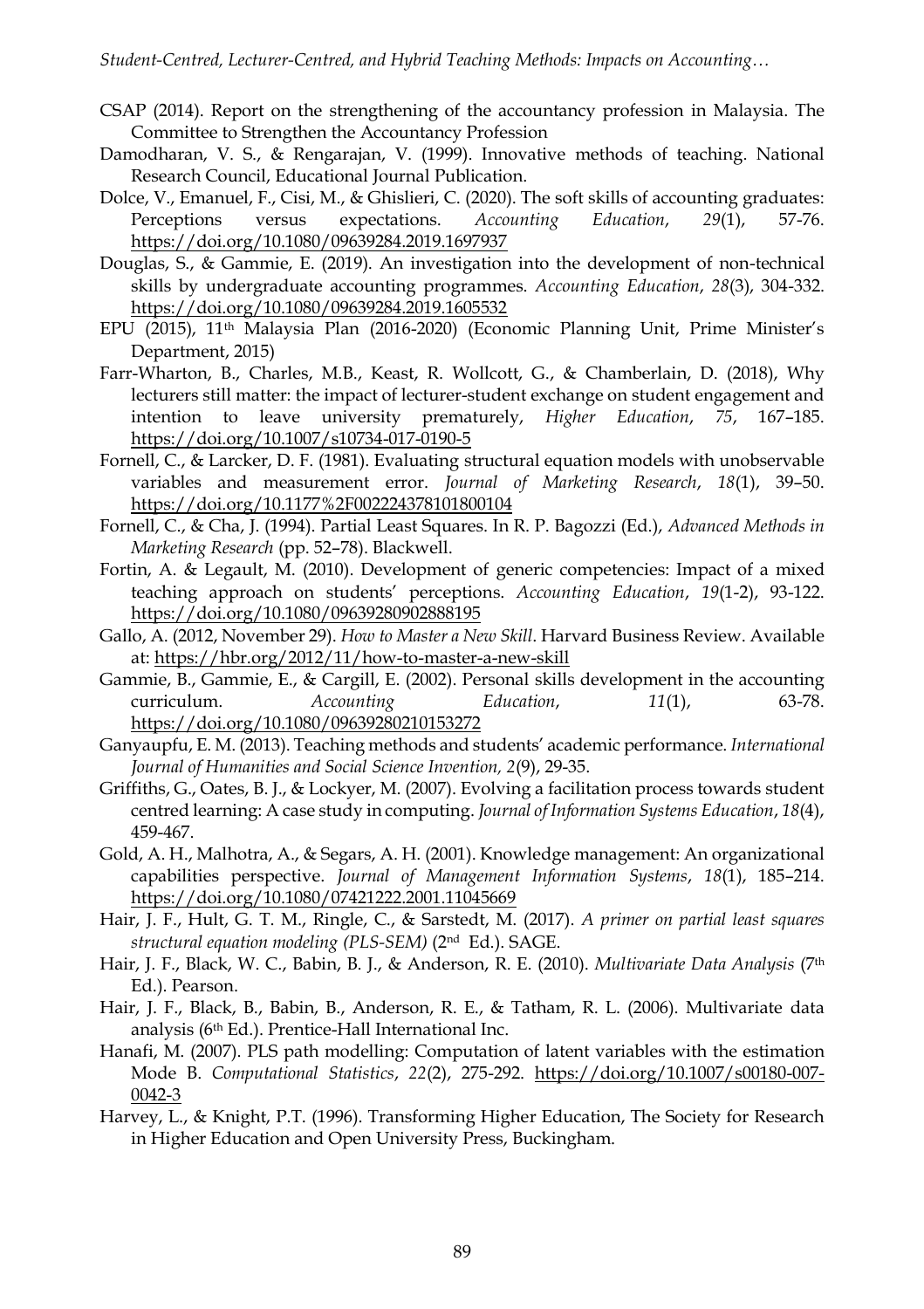- Henseler, J., Ringle, C. M., & Sinkovics, R. R. (2009). The use of partial least squares path modeling in international marketing. *Advances in International Marketing*, *20*(1) 277-319. [https://doi.org/10.1108/S1474-7979\(2009\)0000020014](https://doi.org/10.1108/S1474-7979(2009)0000020014)
- Hopland, A. O., & Nyhus, O. H. (2016). Learning environment and student effort. *International Journal of Educational Management, 30*(2), 271-286. [https://doi.org/10.1108/IJEM-05-2014-](https://doi.org/10.1108/IJEM-05-2014-0070) [0070](https://doi.org/10.1108/IJEM-05-2014-0070)
- Howieson, B. (2003). Accounting practice in the new millennium: Is accounting education ready to meet the new challenge?. *The British Accounting Review, 35*(2), 69‐103. [https://doi.org/10.1016/S0890-8389\(03\)00004-0](https://doi.org/10.1016/S0890-8389(03)00004-0)
- International Federation of Accountants (IFAC). (2010). International Education Standard (3): Professional Skills and General Education. IFAC.
- Ismail, S. (2013). The importance of soft skills for accounting students in Malaysia. *Journal of Accounting Perspectives, 6*, 1-11. <https://doi.org/10.22452/AJAP.vol6no1.1>
- Ismail, I. R. B., Hamid, R. R. A., & Idris, F. (2012). PLS Application in journal of operations management: A review. Paper presented to *Global Conference on Operations and Supply Management (GCOM 2012)*, Bandung, Indonesia, 12-13 March 2012.
- Jacobsen, D. A., Eggen, P., & Kauchak, D. (2009). Methods for teaching promoting student. Learning in K-12 Classrooms (8<sup>th</sup> Ed.). Library of Congress Cataloging-in-Publication Data. Pearson Education, Inc.
- Jacoby, L. L. (1978). On interpreting the effects of repetition: Solving a problem versus remembering a solution*. Journal of Verbal Learning and Verbal Behavior, 17,* 649-667. [https://doi.org/10.1016/S0022-5371\(78\)90393-6](https://doi.org/10.1016/S0022-5371(78)90393-6)
- Jepsen, D. M., Varhegyi, M. M., & Stephen, T. T. (2015). The association between learning styles and perception of teaching quality. *Education and Training, 57*(5), 575-587. <https://doi.org/10.1108/ET-02-2014-0005>
- Kline, R. B. (2010). Principles and Practice of Structural Equation Modeling ( $3rd$  Ed.). The Guilford Press.
- Kutner, M. H., Nachtsheim, C. J. & Neter, J. (2003). Applied Linear Regression Models (4th ed.). McGraw Hill.
- Lehner, F., & Haas, N. (2010). Knowledge management success factors–proposal of an empirical research. *Electronic Journal of Knowledge Management*, *8*(1), 79-90.
- Lin, X. F. (1997), School Management and Education Quality. Modern Education Forum III, 245-248.
- Ministry of Higher Education (MOHE) (2015). Report of Review of Bachelor's Program Accounting Institution of Higher Education Malaysia 2013.
- Malaysian Institute of Accountants Competency Framework (MIA CF) (2020) accessed at <https://www.mia.org.my/v2/Education/competency.aspx>
- Malhotra, N. K. (2010). *Marketing Research: An Applied Orientation* (6th Ed.). Prentice-Hall International Inc.
- Maelah, R., Aman, A., Mohamed, Z. M., & Ramli, R. (2012). Enhancing soft skills of accounting undergraduates through industrial training. *Procedia Social and Behavioral Sciences,* 59, 541- 549[. https://doi.org/10.1016/j.sbspro.2012.09.312](https://doi.org/10.1016/j.sbspro.2012.09.312)
- McDaniel, M. A., Friedman, A., & Bourne, L. (1978). Remembering the levels of information in words. *Memory and Cognition, 6*, 156-164. <https://doi.org/10.3758/BF03197441>
- Moore, R. (2007). Academic motivation and performance of developmental education biology students. *Journal of Developmental Education, 31*(1), 24-34.
- Mukorera, S., & Nyatanga, P. (2016). Students' Perception of Teaching and Learning Practises: A Principal Component Approach. SAEF Working Paper No. 2016/01/11
- Myers, R. H. (1990). *Classical and Modern Regression with Applications* (2nd ed.). Boston: MA: Duxbury.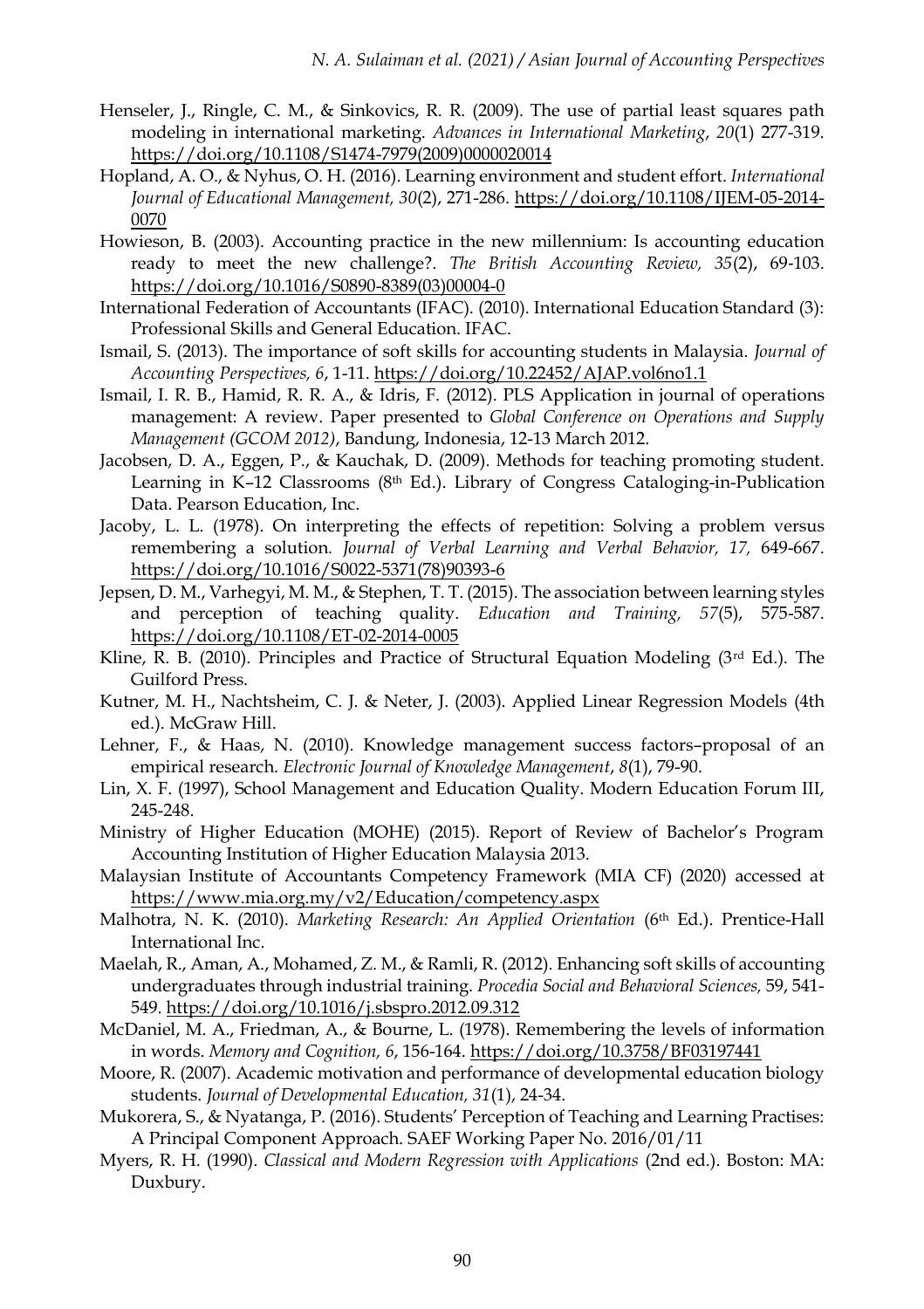- Nadkarni, S. (2003). Instructional methods and mental models of students: An empirical investigation*. Academy of Management Learning and Education, 2*(4), 335-35. <https://doi.org/10.5465/amle.2003.11901953>
- Ngoo, Y.T., Tiong, K.M., & Pok, W.F. (2015). Bridging the gap of perceived skills between employers and accounting graduates in Malaysia. *American Journal of Economics, 5*(2), 98- 104. <https://doi.org/10.5923/c.economics.201501.09>
- Nunnally, J. O. (1978). *Psychometric Theory.* McGraw-Hill.
- O'brien, R. M. (2007). A caution regarding rules of thumb for variance inflation factors. *Quality and Quantity*, *41*(5), 673–690[. https://doi.org/10.1007/s11135-006-9018-6](https://doi.org/10.1007/s11135-006-9018-6)
- O'Leary, C., & Stewart, J. (2013). The interaction of learning styles and teaching methodologies in accounting ethical instruction. *Journal Busisness Ethics*, (113), 225–241. <https://doi.org/10.1007/s10551-012-1291-9>
- Pallant, J. (2011). *SPPS Survival Manual: A Step by Step Guide To Data Analysis Using SPSS* (4th ed.). Everbest Printing Co.
- Parker, D. L. (2001). Back to the future: The broadening accounting trajectory. *British Accounting Review, 33*(4), 421‐453. <https://doi.org/10.1006/bare.2001.0173>
- Ramsarghey, K. (2020). What educator capabilities are necessary for reflective learning in accounting students?. *South African Journal of Higher Education*, *34*, 230-247. <http://dx.doi.org/10.20853/34-2-3336>
- Reschiwati & Zahri, M. (2019). The effect of teaching methods and learning motivation on accounting learning achievement in terms of student perceptions. *Malaysian Journal of Consumer and Family Economics,* 258-274.
- Ringle, C. M., Wende, S., & Becker, J.-M. (2015). *SmartPLS 3. Bonningstedt: SmartPLS*. Retrieved from [http://www.smartpls.com](http://www.smartpls.com/)
- Scarcella, R. & Oxford, R. (1992) The Tapestry of Language Learning: The Individual in the Communicative Classroom. Heinle & Heinle Publisher.
- Schumacker, R. E., & Lomax, R. G. (2004). *A Beginner's Guide to Structural Equation Modeling*. Lawrence Erlbaum.
- Serin, H. (2018). A comparison of teacher-centered and student-centered approaches in educational settings. *International Journal of Social Sciences & Educational Studies, 5*(1), 164- 167. <http://doi.org/10.23918/ijsses.v5i1p164>
- Shamsuddin, A., Mohamad Ibrahim, M. I., & Ghazali, M.H. (2015). Employers' level of satisfaction towards accounting graduates. *South East Asia Journal of Contemporary Business, Economics and Law, 7*(1), 22-30.
- Slamecka, N. J., & Graf, P. (1978). The generation effect: Delineation of a phenomenon. *Journal of Experimental Psychology: Human Learning and Memory*, *4*(6), 592-604.
- Stainbank, L. J. (2009). Working in teams: Improving the team experience. *Meditari Accountancy Research*, *17*(1), 69-80.<https://doi.org/10.1108/10222529200900005>
- Sullivan, G. M., & Feinn, R. (2012). Using effect size or why the p value is not enough. *Journal of Graduate Medical Education*, *4*(3), 279–282. [https://dx.doi.org/10.4300%2FJGME-D-12-](https://dx.doi.org/10.4300%2FJGME-D-12-00156.1) [00156.1](https://dx.doi.org/10.4300%2FJGME-D-12-00156.1)
- Teo, R., & Wong, A. (2000). Does problem based learning create a better student: A reflection?. Paper presented at the 2nd Asia Pacific Conference on Problem Based Learning: Education Across Disciplines, December 4-7, Singapore.
- Van der Merwe, D. (2012). The usefulness of student evaluations for enhancing the effectiveness of teaching of financial accounting students at a South African University. *Research in Accounting in Emerging Economies 12* (A), 107-126. [https://doi.org/10.1108/S1479-3563\(2012\)000012A009](https://doi.org/10.1108/S1479-3563(2012)000012A009)